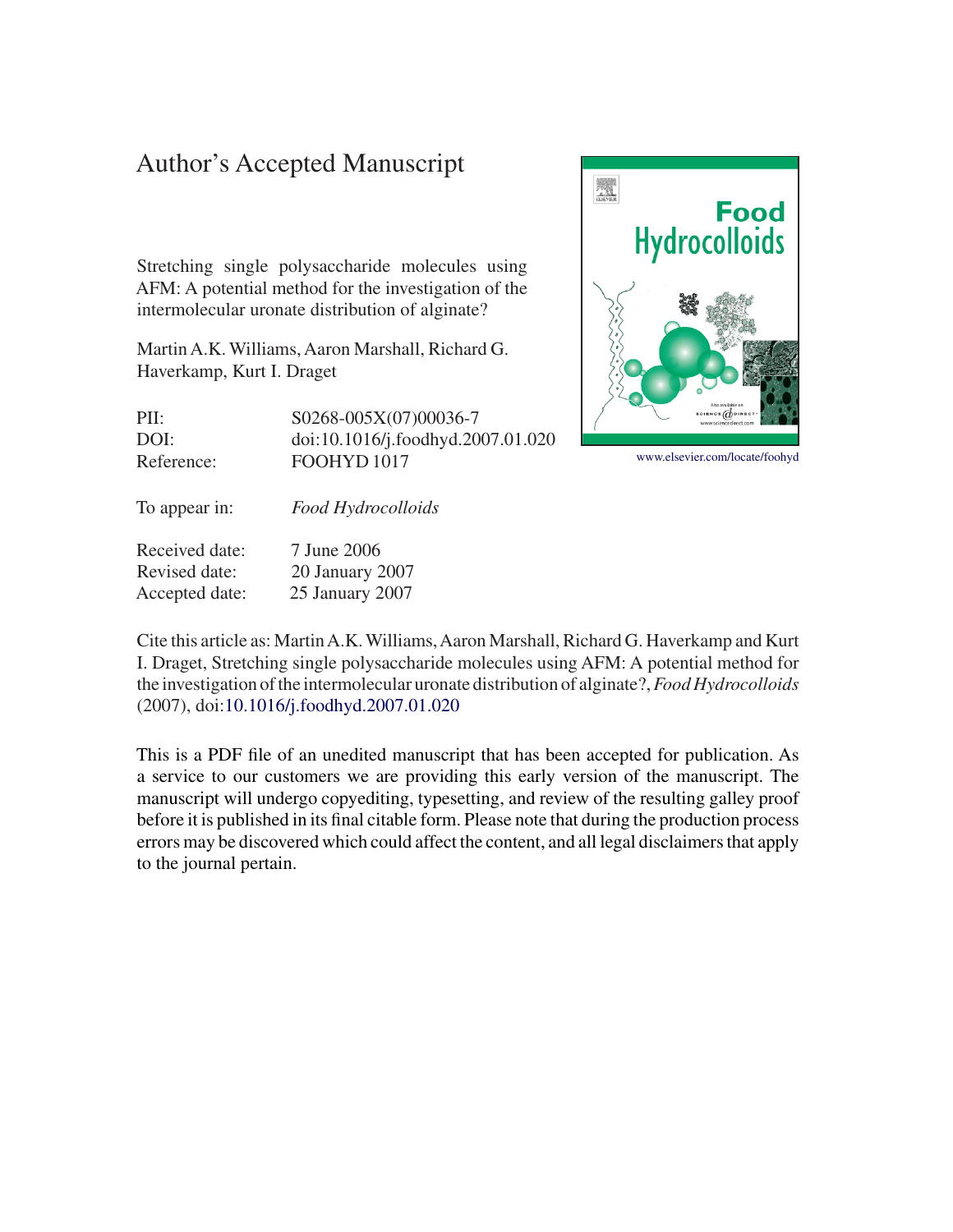# **Stretching single polysaccharide molecules using AFM: A potential method for the investigation of the intermolecular uronate distribution of alginate?**  Martin A.K. Williams<sup>a, b,</sup> \*, Aaron Marshall<sup>a, c</sup>, Richard G. Haverkamp<sup>b, c</sup>, Kurt I. Draget<sup>d</sup>

*a Institute of Fundamental Sciences, Massey University, New Zealand* 

<sup>*b*</sup> MacDiarmid Institute for Nanotechnology and Advanced Materials, New Zealand

**Accepted** manuscript *c Institute of Technology and Engineering, Massey University, New Zealand d Norwegian Biopolymer Laboratory, Dept. of Biotechnology, Norwegian University of Science and Technology, N-7491 Trondheim, Norway* 

\* Corresponding author:

+64 6 350 5799 x 3543

m.williams@massey.ac.nz

#### **Abstract**

Illustrative examples of the way in which the molecular force-extension behaviour of polysaccharides is governed by the nature of the linkage between their constituent pyranose rings are presented for a series of standard homopolymers. These results agree with previously proposed general hypotheses regarding the possibility of generating force-induced conformational transitions, and with the predictions of a model in which the inter-conversion of pyranose conformers is assumed to be an equilibrium process on the timescale of the molecular stretching. Subsequently, we investigate the potential of the technique in the characterisation of co-polymeric polysaccharides in which the nature of the glycan linkages is different between the two distinct residue types. Specifically, we explore the possibility that the ratio of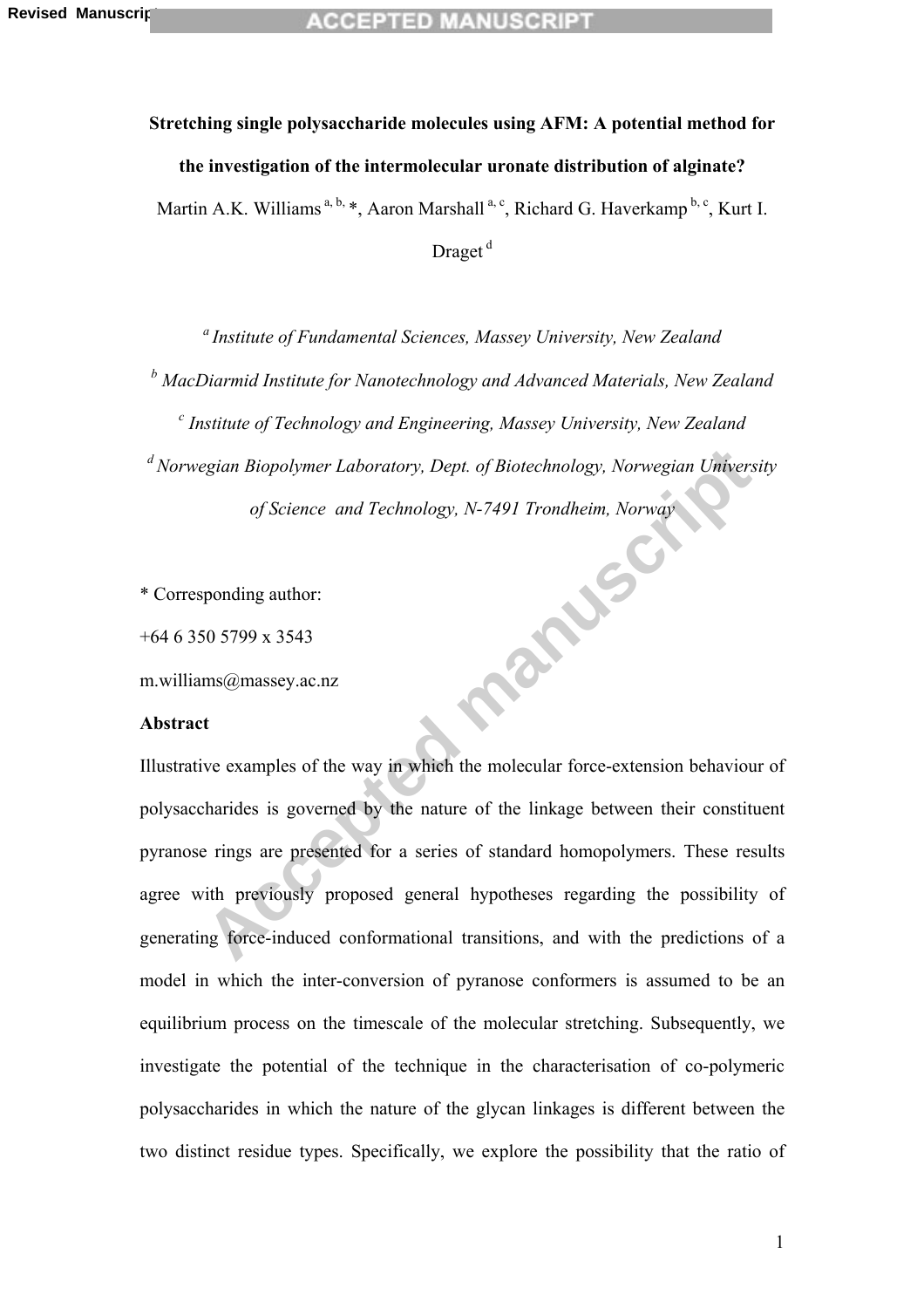mannuronic acid (M) to guluronic acid (G) in alginate chains will be reflected in their single molecule stretching behaviour, owing to their contrasting equatorial and axial linkages. Furthermore, as the technique described interrogates the sample one polymer at a time we outline the promise of, and the obstacles to, obtaining a new level of characterisation using this methodology where differences observed in the single molecule stretching curves obtained from single alginate samples reflect something of the real intermolecular distribution of the M / G ratio.

**Keywords:** AFM, Single molecule stretching, Polysaccharides, Nano-mechanics, Alginate, Force-induced conformational transitions.

#### **Introduction**

ds: AFM, Single molecule stretching, Polysaccharides, Nano-mechanic<br>
7. Force-induced conformational transitions.<br> **Accepted manuscript COM**<br> **Accepted manuscript COM**<br> **Accept manuscript COM**<br> **Accept manuscript COM**<br> **Ac** Atomic force microscopy (AFM) has emerged as the technique of choice for conducting single molecule force spectroscopy, owing largely to the limited range of forces that can be applied by competing methodologies such as the use of optical tweezers or magnetic beads (Strick et al., 2003). Single polynucleotides, proteins, and synthetic polymers have all been stretched using AFM (Oberhauser, Marszalek, Erickson & Fernandez,1998; Ortiz & Hadziioannou,1999; Strick et al., 2003; Harris, 2004.) and in addition an increasing number of studies are being carried out on polysaccharide molecules (Zhang, Lee & Marszalek, 2005, Haverkamp, Williams and Scott, 2005; Zhang & Marszalek, 2006; Walther, Brujic, Li. & Fernandez, 2006). At first sight polysaccharides may appear not to offer the same exciting opportunities as nucleotides, whose duplexes can be mechanically separated, or proteins, that may be mechanically denatured. They do, however, exhibit their own richness of behaviour including, uniquely among the biopolymers, the possibility of force-induced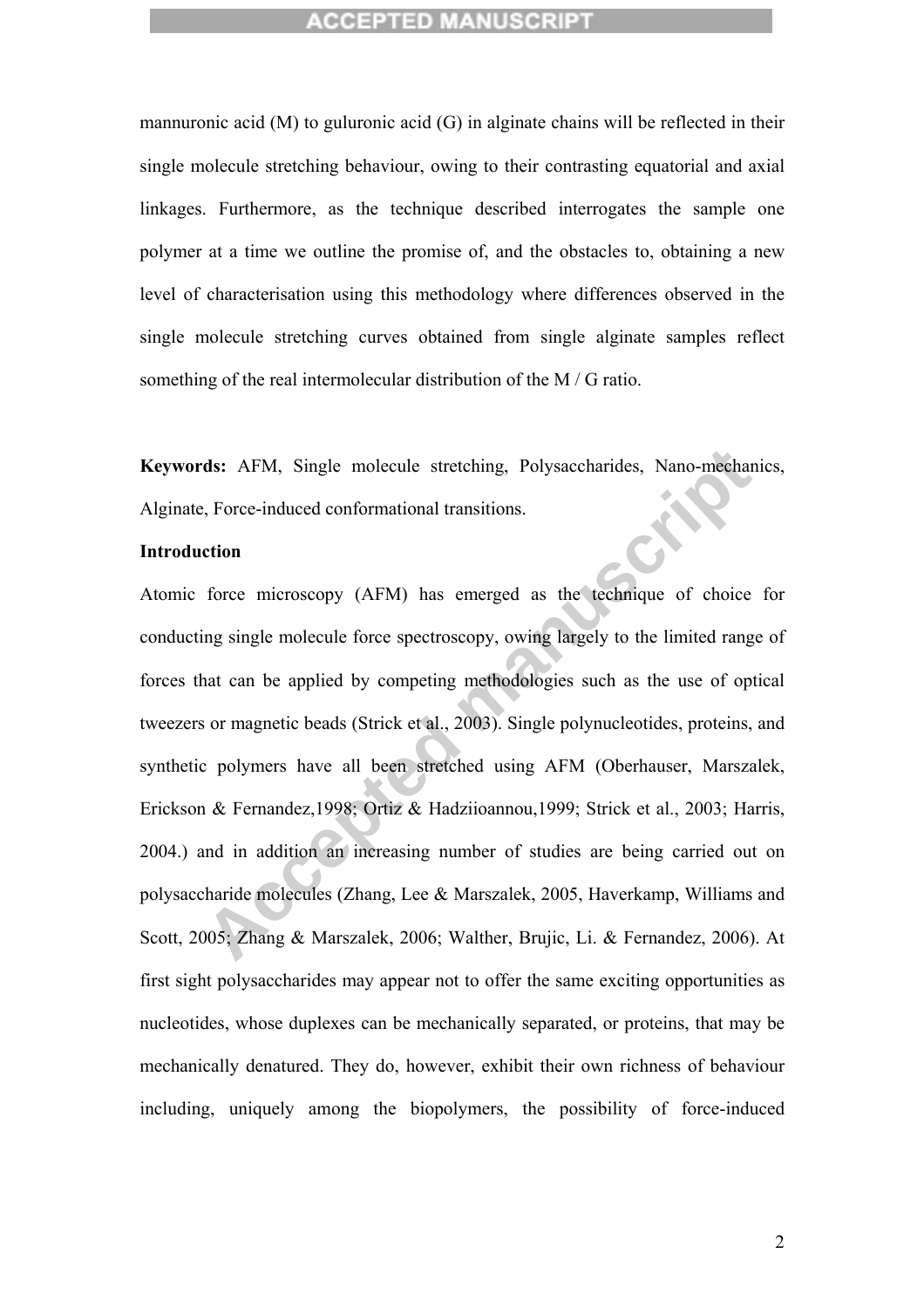ons of direct mechanical relevance, such as those described recently in both<br>there sacrificial polymer associations provide a mechanism for dissipatin<br>Fantner et al., 2005). Furthermore, recent work (Haverkamp et al., 2005 conformational transitions of the pyranose rings (Marszalek, Oberhauser, Pang & Fernandez, 1998; Marszalek, Pang, Li, El Yazal, Oberhauser & Fernandez, 1999). The fact that polysaccharides are key elements of many biomaterials, including plant cell walls, has fuelled increasing speculation about the potential physiological significance of such force-induced transitions. It has been suggested that they may have a signalling role *in-vivo* (Marszalek et al., 1999), and indeed their presence is likely to provide a way of moderating the interaction of polysaccharides with a variety of other molecules, either in signalling pathways or in the control of intermolecular interactions of direct mechanical relevance, such as those described recently in bone glue, where sacrificial polymer associations provide a mechanism for dissipating energy (Fantner et al., 2005). Furthermore, recent work (Haverkamp et al., 2005) has demonstrated that these force-induced conformational changes occur in the sugar rings of one family of bridging anionic glycosaminoglycans (AGAG), the dermochondans, but not in the closely related chondroitans. As tissues requiring significant elastic extensions (e.g. skin) characteristically contain dermochondans rather than chondroitans the work suggests that the nanomechanics of force-induced conformational transitions of pyranose rings may play a role in directly controlling macroscopic tissue properties. Understanding the generation and utilisation of such function might ultimately allow polysaccharides with designed architectures to be utilised in a host of biomimetic soft nanotechnology applications including sensors and advanced materials.

Conversely, by using measured single polysaccharide force-extension behaviour as a signature of biopolymer architecture, such methods hold the promise of polysaccharide sample characterisation at a previously unprecedented level of molecular detail. In this paper we first present illustrative examples of how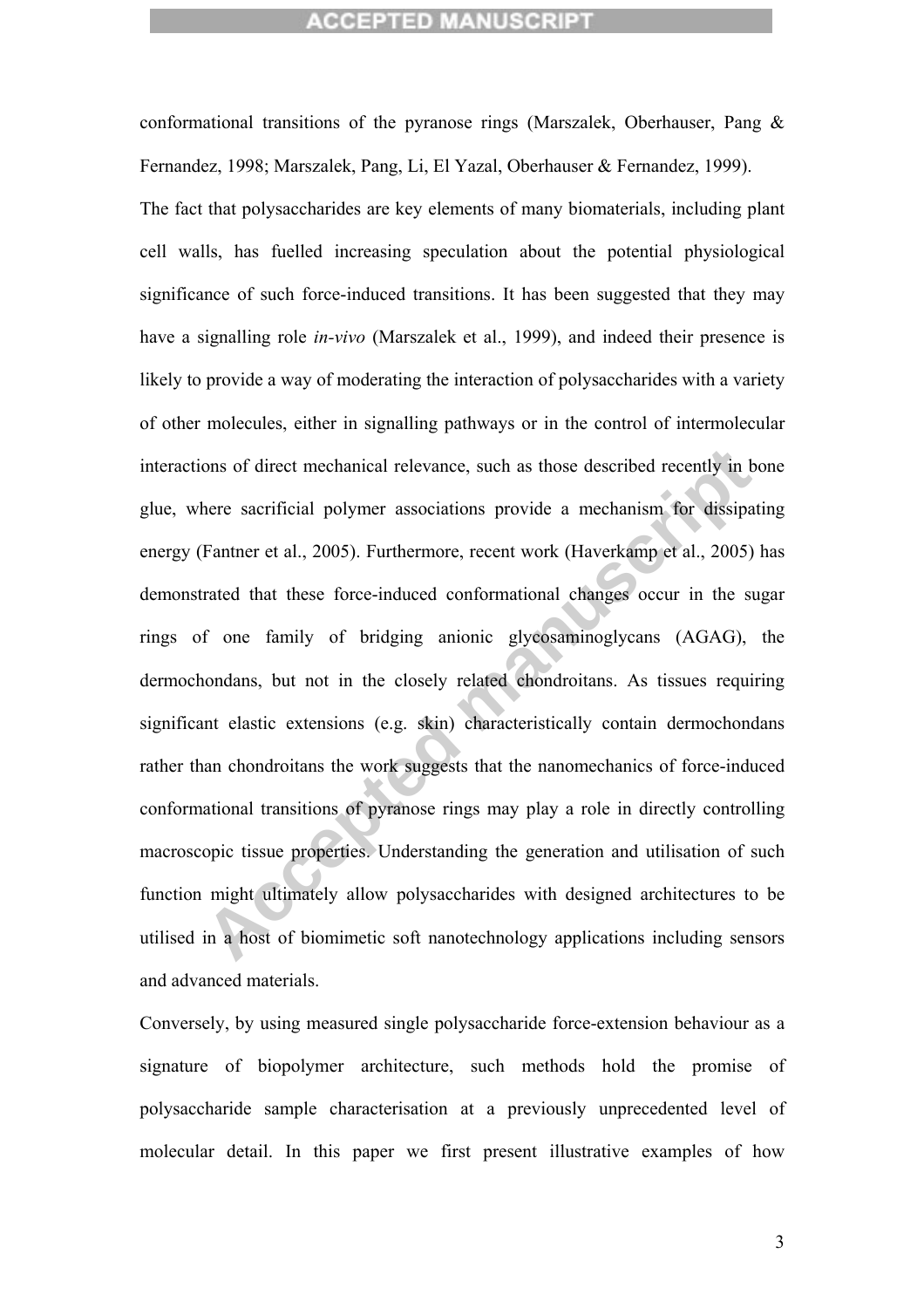polysaccharide structure, in particular the nature of the linkage between pyranose rings, impacts on molecular force-extension behaviour. Subsequently, having illuminated the structure-function relationship between the presence of features in the molecular stretching curve and the conformation of constituent linkages, we investigate the potential of the technique in the characterisation of a co-polymeric polysaccharide, in which the nature of the glycan linkages is different for distinct residues types.

#### Current State-of-the-Art in Polysaccharide Stretching

State-of-the-Art in Polysaccharide Stretching<br>hain stretching data obtained from experiments carried out of<br>charides that do not contain force-induced conformational transitions are<br>fitted to statistical mechanical models Single-chain stretching data obtained from experiments carried out on polysaccharides that do not contain force-induced conformational transitions are routinely fitted to statistical mechanical models of the force-extension curve, in particular the freely jointed and wormlike chain models (FJC and WLC models) (Strick et al., 2003). Extensions to these models, which involve an extensible highforce Hookean regime that permits the chain to be elongated beyond its contour length (Janshoff, Neitzert, Oberdorfer & Fuchs, 2000) have also proved useful and allowed the extraction of parameters relating to the elasticity of the straightened polymer. In general these models show excellent utility in describing experimentally measured curves although the extracted values of persistence or Kuhn lengths (WLC and FJC respectively) from such fits are questionable in their physical significance, often giving values of less than one sugar ring in length.

Much recent theoretical work has concentrated on the possibility of disentangling volume interactions or even sequence information from heteropolymers (Etchegoin & Maher, 2003; Jarkova, Lee, & Obukhov, 2005), while in the experimental arena variations on the AFM stretching technique such as using a force-ramp (Marszalek,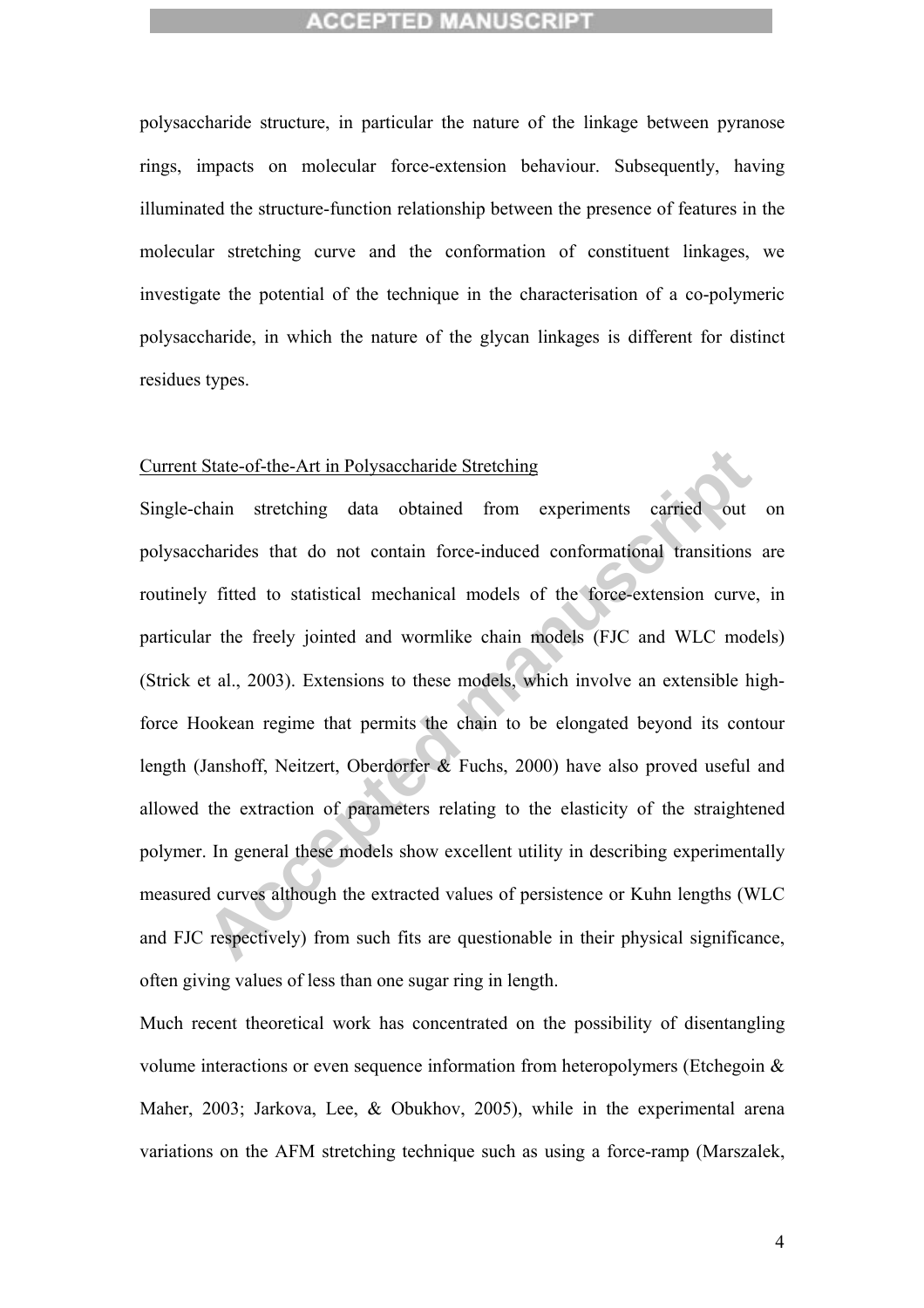Li, Oberhauser, & Fernandez, 2002) or dynamic measurements (Humphris, Antognozzi, McMaster & Miles, 2002) are being developed, and issues around functionalising AFM tips investigated (Friedsam, Bécares, Jonas, Gaub, & Seitz, 2004). Additionally, recent work has used the resonant modes of the AFM cantilever to investigate polysaccharide transitions under rapid stretching conditions (Walther et al., 2006), and the dependence of the observed behaviour on solvent conditions has also been studied (Zhang & Marszalek, 2006).

ational transitions have been proposed based on the linkage patterns of th<br>ngs (Marszalek et al., 1999; Marszalek, Li, & Fernandez, 2001). Equatoria<br>polysaccharides such as cellulose already exist in their most extende<br>ati Rules regarding whether particular polysaccharides exhibit force-induced conformational transitions have been proposed based on the linkage patterns of the sugar rings (Marszalek et al., 1999; Marszalek, Li, & Fernandez, 2001). Equatoriallinked polysaccharides such as cellulose already exist in their most extended conformation and the sugar ring cannot deform under tension. However, in polysaccharides in which the pyranose rings are axially-linked the bond can act as a molecular lever inducing conformational changes in the sugar rings under tension. Hence, pyranose based polymers with a 1-4 glycosidic linkage with one axial and one equatorial bond, such as amylose (1a-4e), can undergo one main conformational transformation under tension. Those with a 1-4 linkage but with both bonds axial, such as pectin (1a-4a), undergo at least two conformational transformations. Intermediate states may also exist such as a skewed boat form. Herein we refer to all these force-induced transformations from a shorter to a longer conformation as "clicks".

The force-extension curves of such systems have been modelled theoretically as elastically coupled two-level systems using Monte-Carlo simulations (Rief, Fernandez, & Gaub, 1998) and the extension by AFM of clicking polysaccharides was found to be an equilibrium process, except at very high pulling rates, in contrast to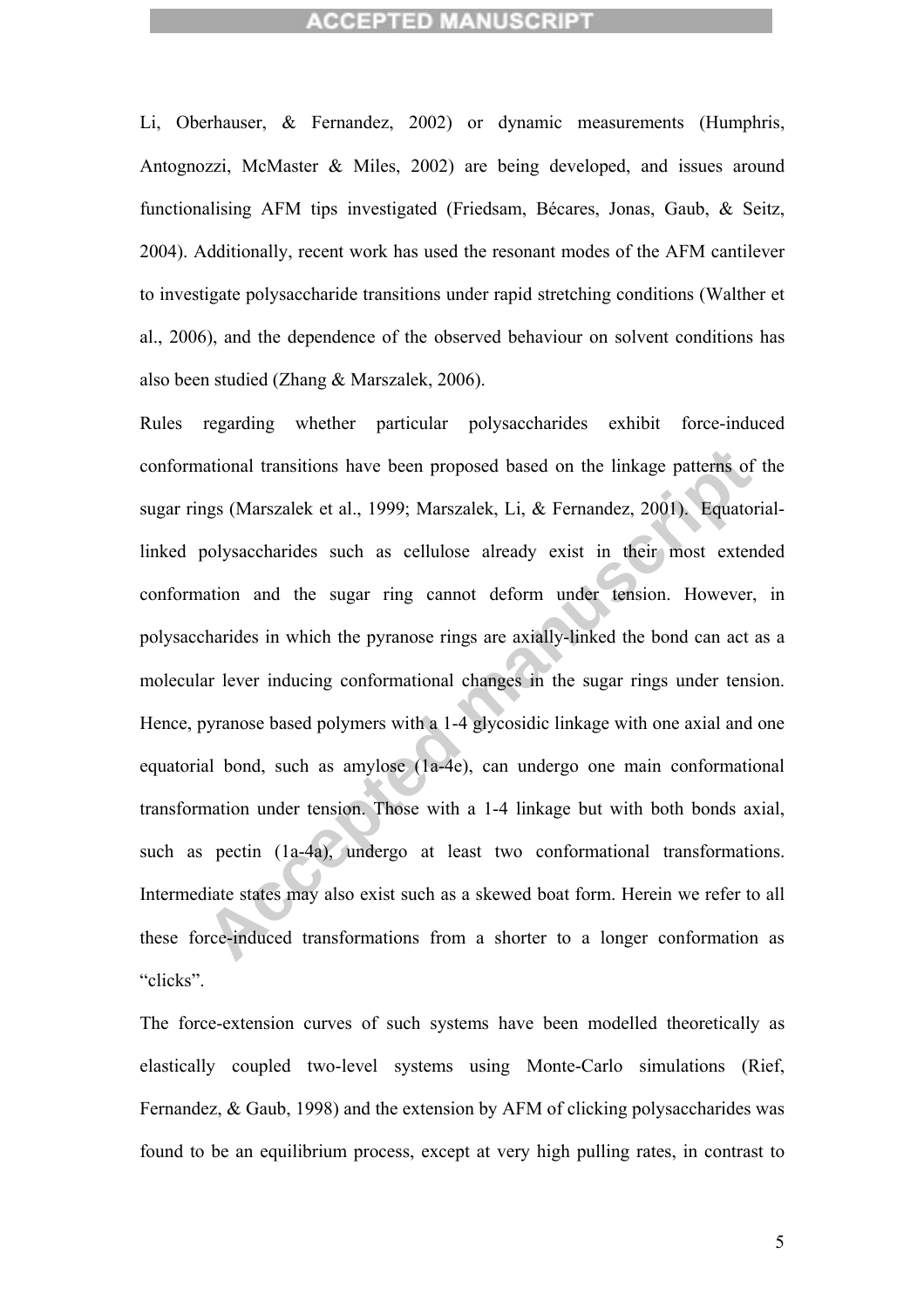have by the Gibbs energy difference between the states and is perturbed if the clicked states by the force applied to the molecule. In addition, ab-initions have been used to investigate the nature of the actual conformati proteins, that are more commonly in the non-equilibrium region. An expression that exploits the equilibrium nature of the transition has recently been developed in order to describe the physical behaviour of a polysaccharide molecule as it is stretched from the entropic region, through one or more ring conformational transformations, into the Hookean regime (Haverkamp, Marshall & Williams, 2006). This model adapts existing models in order to accommodate one or more force induced conformational transformations of the glycan rings and is based on the concept of equilibrium between the clicked (longer conformers) and unclicked states. The equilibrium is determined by the Gibbs energy difference between the states and is perturbed in favour of the clicked states by the force applied to the molecule. In addition, ab-inito calculations have been used to investigate the nature of the actual conformations involved (O'Donoghue & Luthey-Schulten, 2000; Lee, Nowak, Jaroniec, Zhang & Marszalek, 2004). While a number of different polysaccharides have been stretched and the linkage hypothesis tested extensively, the vast majority of studies have been on homopolymers.

#### Polysaccharide fine structure

Polysaccharide samples are often highly heterogeneous and in general contain structural variation both within and between individual chains. The reason for this is in part that they are secondary gene products and rely on a spatially and temporally concerted conspiracy between several proteins for their biosynthesis, rather than being directly templated. Perhaps more importantly, particularly with structural polysaccharides, is that it is their ability to be post-depositionally modified that is key to their functionality. That is; base structures are often generated, incorporated into biomaterials and are subsequently, according to their position and the state of a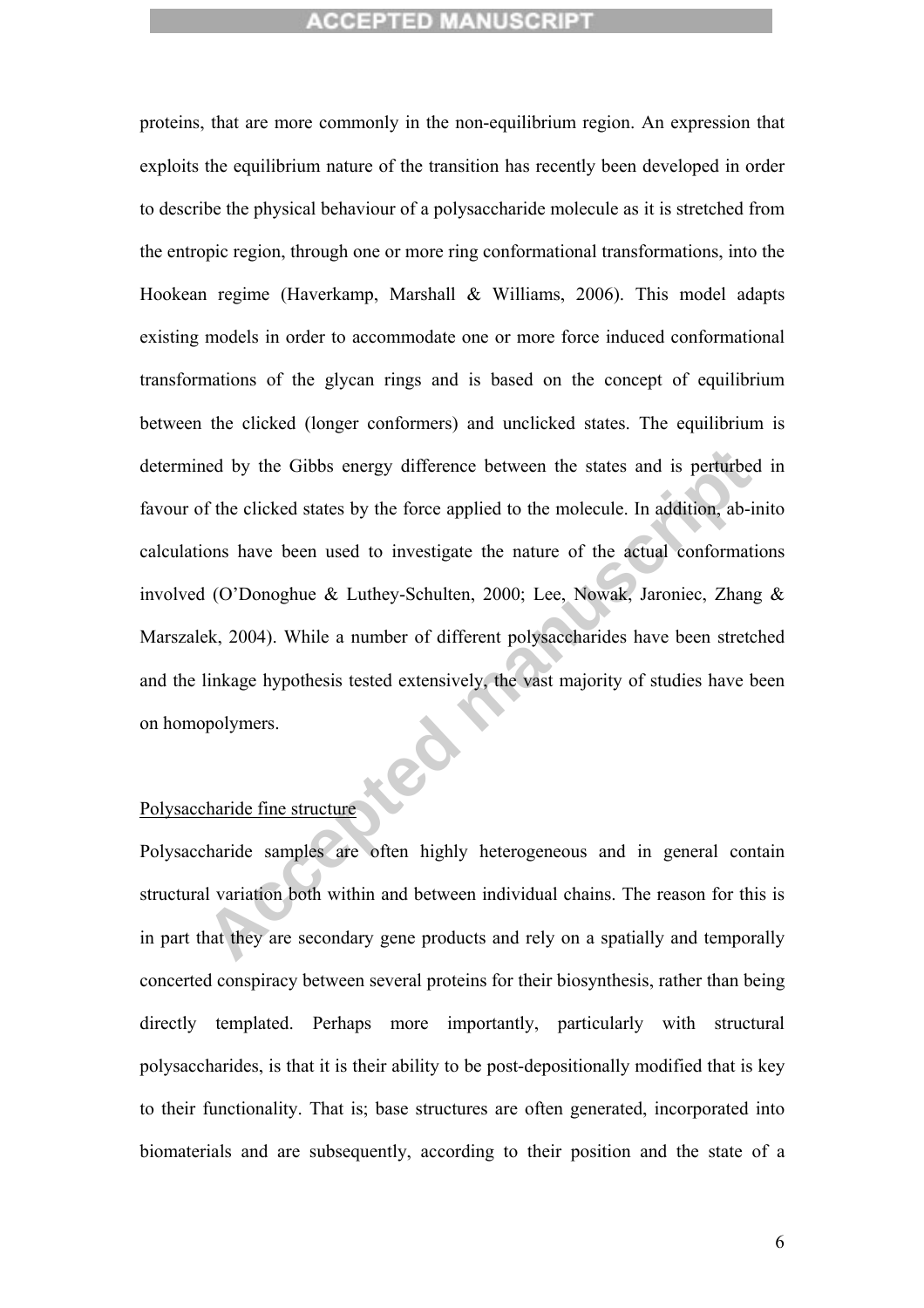myriad of feedback systems, modified by a host of modifying enzymes in order to maximise their function.

#### Polysaccharide co-polymers and alginate

with respect to analogues in which the relevant co-polymeric constituen<br>ronic acid and its methylesterified version, mannuronic(M) and guluronic(C<br>d naked and galactose-substituted mannose, respectively) are distribute<br>y. The simple control of the pattern of two constituent residues in linear co-polymeric structures is sufficient to open up a huge range of possibilities regarding the potential association of molecules. For example, witness the different properties of pectins, alginates and galactomannans possessing blockwise distributions of their constituent residues with respect to analogues in which the relevant co-polymeric constituents (galacturonic acid and its methylesterified version, mannuronic(M) and guluronic(G) acid, and naked and galactose-substituted mannose, respectively) are distributed randomly. Unfortunately, in tandem with the introduction of flexibility of function, such variations also increase the complexity of the characterisation of a polysaccharide sample enormously, with inter- and intra-molecular distributions of a particular residue type to be considered. While of course for some manifest physical properties, such as the viscosity of a dilute solution, only limited information regarding the chain structure might be required, there is, as implied above, ample evidence to show that such distributions are relevant for intermolecular associations of any kind; including those with a mechanical function. Equally, it is likely that binding epitopes relevant in signalling processes will be based on exquisitely tuned patterns of recognition.

In the case of pectin the constituents of the co-polymer are distinct simply owing to methylesterification so that intermolecular distributions of the degree of methylesterification are reflected in the presence of chains within the sample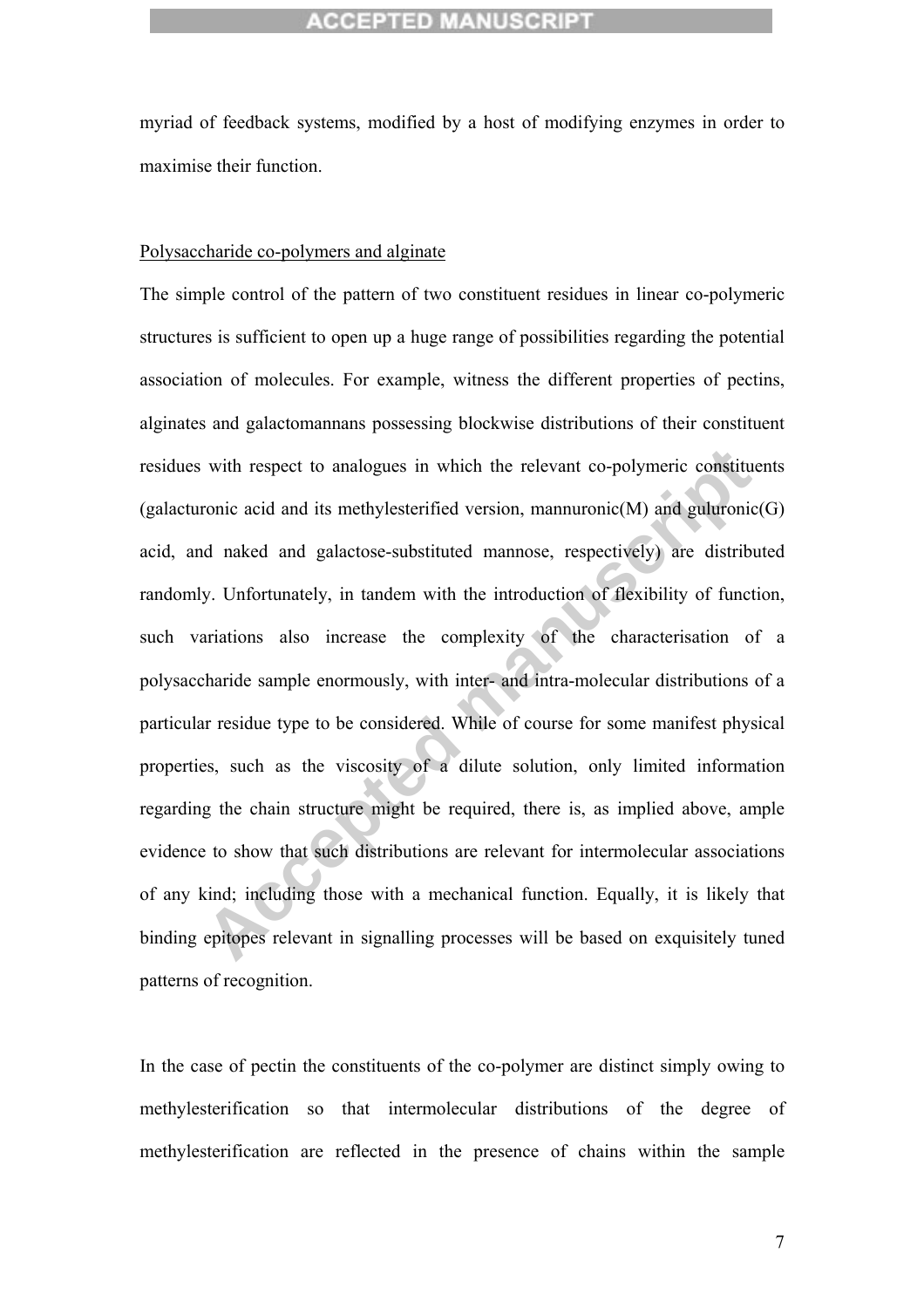possessing different overall charges. A measure of the intermolecular distribution of methylesterification can therefore be obtained simply by distinguishing between chains electrophoretically. In alginate, however, both residues possess similar charge so that determining their chain-wise variation is not so facile.

nformation regarding the sample averaged relative triad frequencies (theore of MMM, GGG etc) can be obtained from NMR (Grasdalen, Larsen ed, 1979; Stokke, Smidsrod, Bruheim, Skjakbrack, 1991), that give some regarding intr A schematic of alginate fine structure is shown in figure 1 and while the pKa's of mannuronic and guluronic acid may be difficult to distinguish, it is clear that they exhibit structural differences, in particular a C5 epimerisation and a different linkage. Some information regarding the sample averaged relative triad frequencies (the occurrence of MMM, GGG etc) can be obtained from NMR (Grasdalen, Larsen & Smidsrod, 1979; Stokke, Smidsrod, Bruheim, Skjakbraek, 1991), that give some information regarding intramolecular patterns of residue placement but any attempt to reconstruct an average chain based on this information must assume something about the intermolecular distribution. Complementary information on intra-molecular patterns might be obtained from digests with alginate enzymes (Ostgaard, Stokke & Larsen, 1994) (the same is true for pectin), but there is little, other than perhaps the lack of digestible motifs, that can be said about whether each chain possesses the quoted M / G ratio; or whether a large range is present.

Here we explore the possibility that the M  $\prime$  G ratio will be reflected in their single molecule stretching behaviour, and therefore aim to investigate the potential of AFM single molecule stretching for obtaining information on its intermolecular distribution.

#### **Materials and Methods**

Polymers.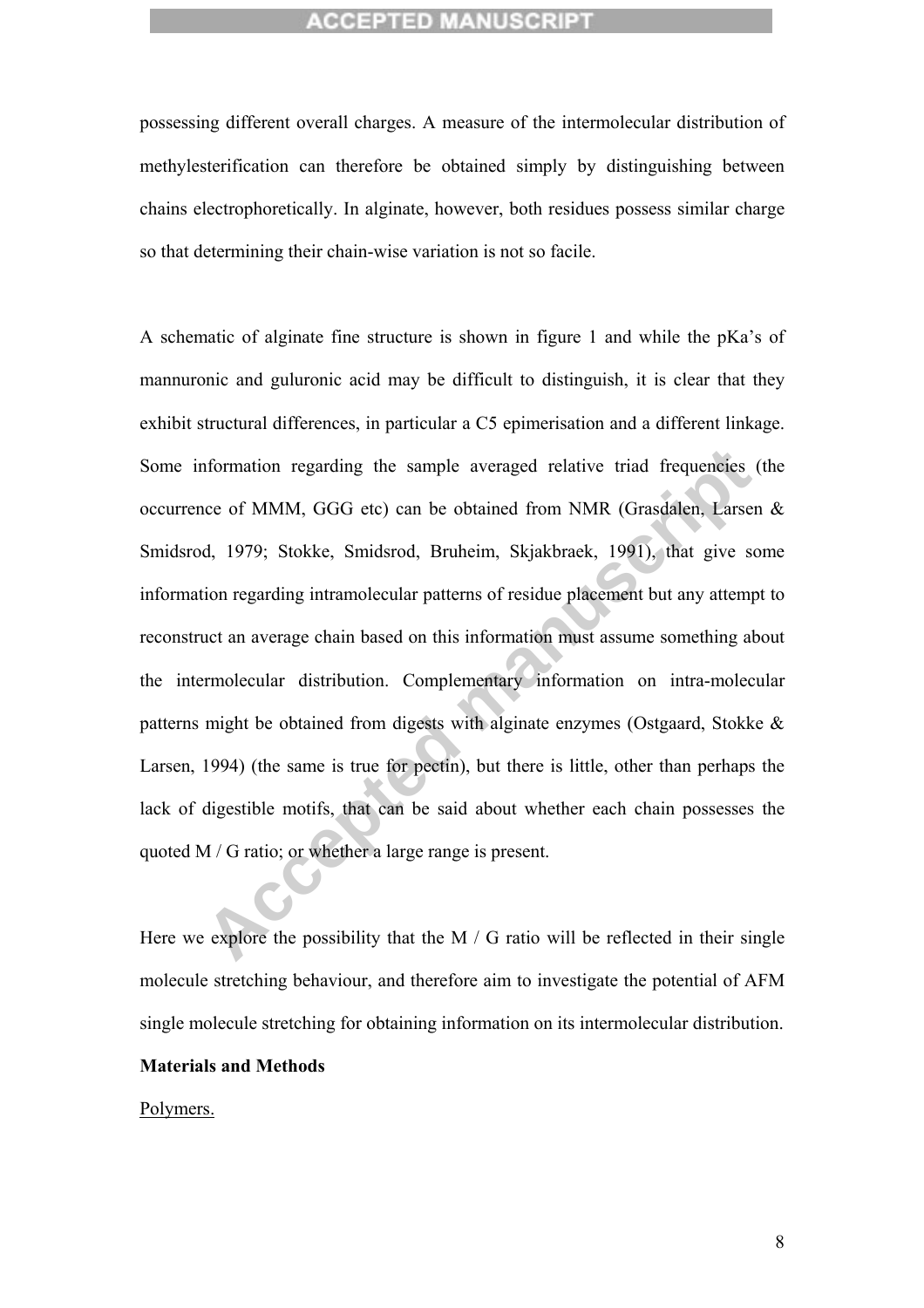Methylcellulose (Mw 86 kDa) and carboxymethylamylose were purchased from Sigma and used without further purification. Alginates (Mw 150 kDa) were kindly supplied by FMC Biopolymers and had sample average guluronic acid contents of 30 and 70 %, as determined by NMR.

#### AFM.

Force-distance curves were recorded by pulling polysaccharide molecules at 500 nm s $^{-1}$  using a scanning probe microscope (Veeco Nanoscope E) with a Si AFM tip (Ultrasharp CSG11, NT MDT Co, Moscow, Russia, tip radius ca. 10nm). The samples was prepared by applying 50  $\mu$ l of 0.01% solutions in H<sub>2</sub>O to a clean glass disc, which was then dried under vacuum before mounting in the AFM and filling the cell with water just prior to the force curve measurements.

#### **Results and Discussion**

asharp CSG11, NT MDT Co, Moscow, Russia, tip radius ca. 10nm). The<br>was prepared by applying 50  $\mu$ l of 0.01% solutions in H<sub>2</sub>O to a elean glas<br>ich was then dried under vacuum before mounting in the AFM and filling th<br>wa Figure 2(a) shows the recorded single molecule force versus extension curve for methylcellulose. The extension is normalised by the contour length and the observation that normalised stretches superimpose is taken as good evidence for single molecule events. Furthermore, it can be seen that the extensible wormlike chain describes the data well, the fit yielding a specific modulus of (4900±500) pN, in good agreement with previous work (Abu-Lail & Camesano, 2003). As expected from its (1e-1e) linkage configuration, no clicks are observed.

In contrast, data obtained from the (1a-1e) carboxylmethylamylose clearly shows a click, as predicted (figure 2(b)). Excellent agreement is found to a recently proposed model based on a WLC description with a variable contour length, given by the current equilibrium state of clicked and unclicked residues (Haverkamp, Marshall &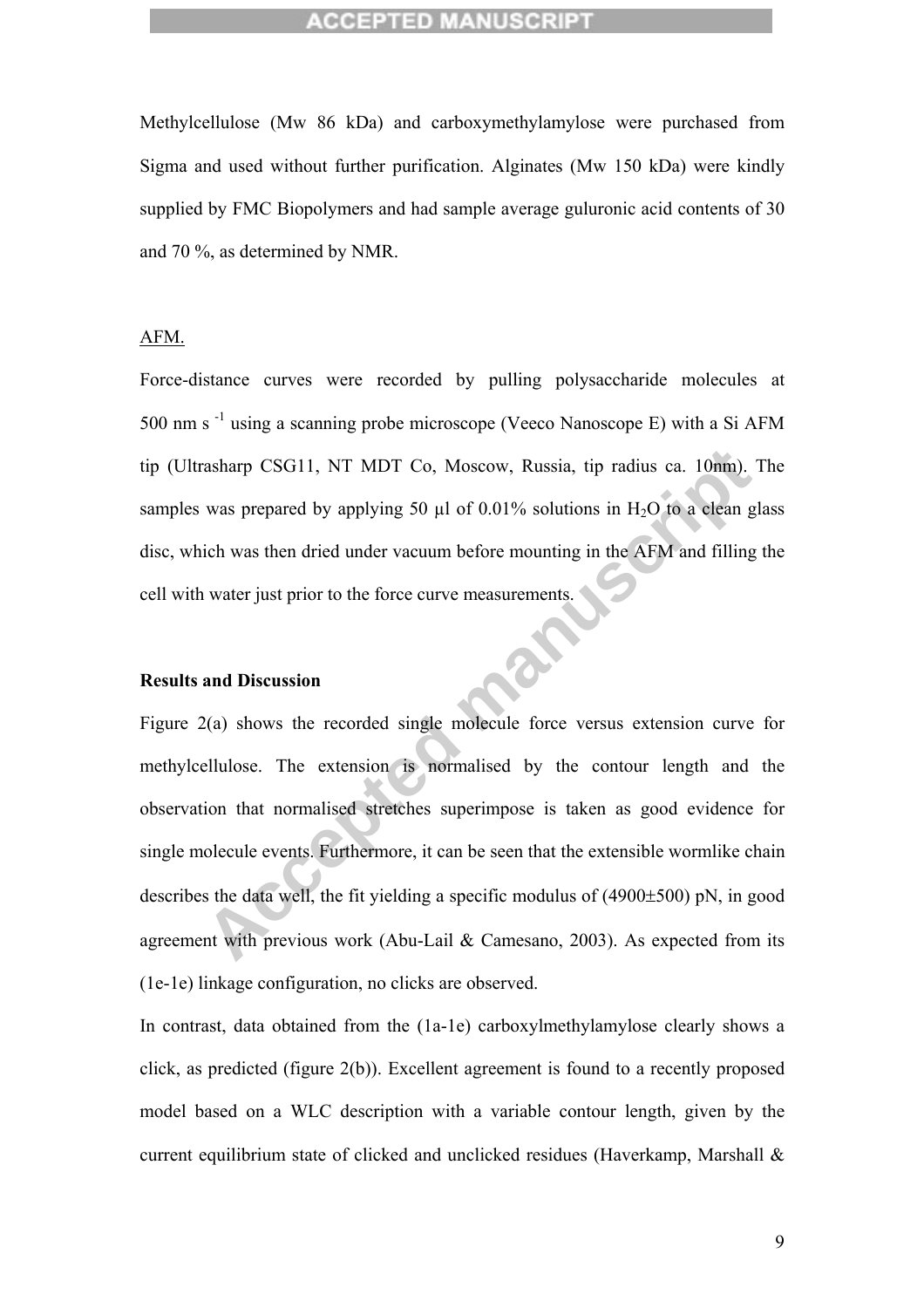Williams, 2006). The extracted value of Gibbs energy between the longer and shorter conformers is found to be,  $\Delta G_0 = 18 \text{ kJ} \text{ mol}^{-1}$  in line with 12-20 kJ mol<sup>-1</sup> quoted by other studies (Kildeby, Melberg, & Rasmussen, 1977; Joshi, & Rao, 1979).

Finally, results from the literature (Marszalek et al, 1999) for (1a-1a) pectin are again in line with the basic structure-function hypothesis and two clicks are now discernable (figure 2(c)). Once again a WLC model, modified to account for the presence of clicks, describes the data well.

lots graphically illustrate the proposed structure-function relationship betwee<br>there of clicks and the nature of the pyranose linkages. Furthermore, they give<br>the more of clicks and the nature of the pyranose linkages. Fu These plots graphically illustrate the proposed structure-function relationship between the presence of clicks and the nature of the pyranose linkages. Furthermore, they give confidence in our ability to model the force extension curve of a polysaccharide given the linkage pattern, the relevant Gibbs energy and length of any conformers (Haverkamp, Marshall & Williams, 2006). Although the data shown in figure 2 is for homopolymers, it is a trivial exercise within the framework of the model to extend the predictions to the case of chains containing differentially linked residues. Armed with our predictive model, and a single chain view of the sample, we now turn our attention to the stretching behaviour of alginate samples characterised by varying M/G ratios.

We first assumed a set of reasonable parameters for the alginate chain (ring lengths representative of the stable conformers of 0.435, 0.4833 and 0.5175 nm (Atkins, Mackie, Parker & Smolko, 1971), Gibbs energy differences of 11.6 and 20.6 kJ mol<sup>-1</sup> and a persistence length and specific modulus for the chains of 1 nm and 60 nN respectively (Abu-Lail & Camesano, 2003). Using this data we calculated the forceextension curve for a variety of guluronate compositions, in order to assess how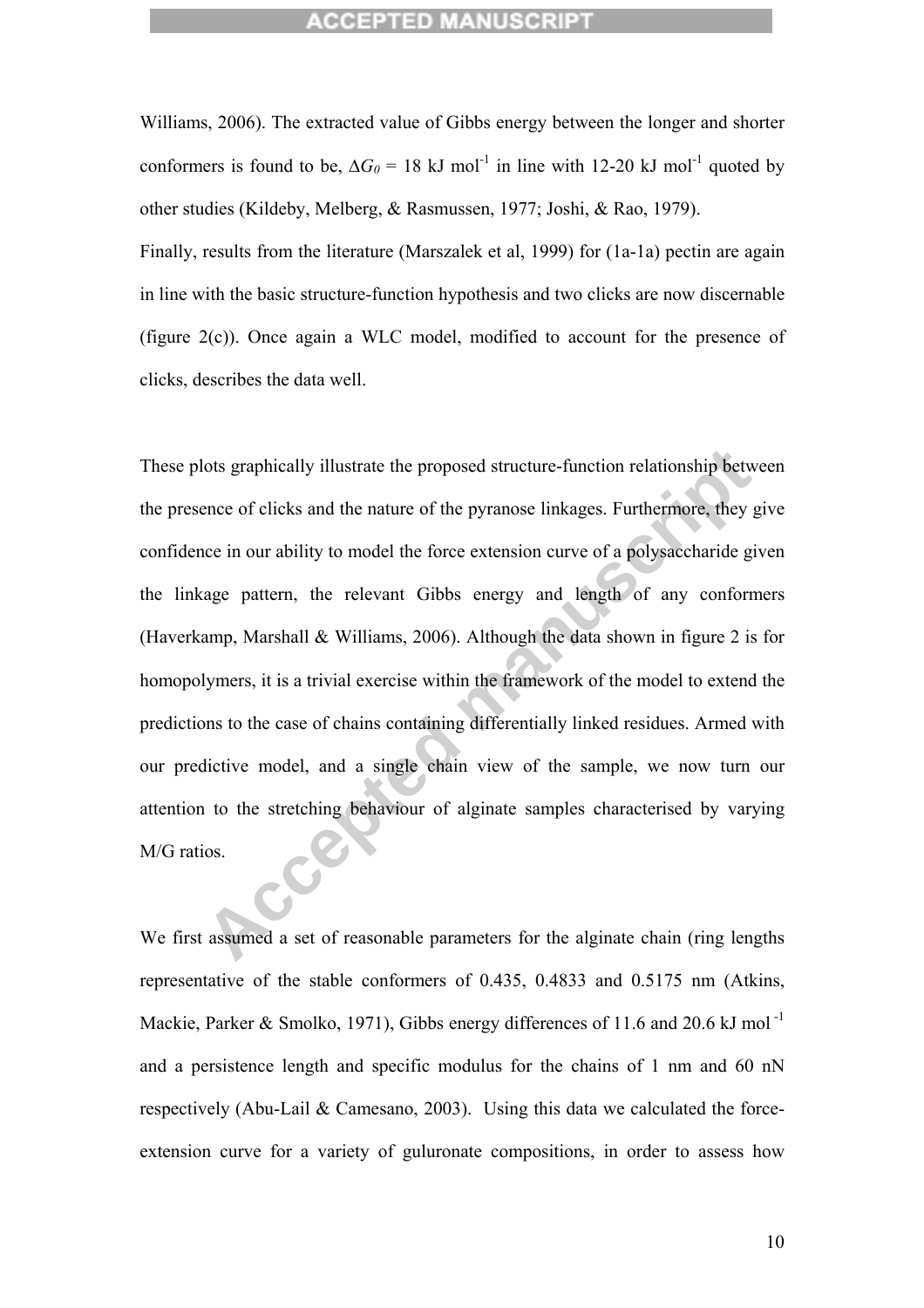experimentally distinguishable we would expect the behaviour of chains with varying M / G ratios to be. It is assumed that the persistence lengths and specific stiffnesses of the chains will also be a function of guluronate content, but preliminary calculations showed that the magnitude of expected changes are unlikely to affect the main conclusions presented here, and they have therefore been kept constant for the sake of simplicity. The data obtained for each composition has been normalised to the polymannuronate simulation at a force of 2 nN. It is striking that there is a clear difference in the functional form of the stretch as the guluronate content is varied that suggests our approach may well be a promising one (figure 3). It should be noted that while the model predicts the number of glycan rings in each conformer as a function of force, it presently lacks an interaction term. As such the predicted form of the curve is sensitive only to the total amount of clickable rings within a stretched chain and not their intramolecular pattern.

our approach may well be a promising one (figure 3). It should be noted the model predicts the number of glycan rings in each conformer as a function it presently lacks an interaction term. As such the predicted form of t Indeed, it is immediately clear from our experimental data that there is a substantial difference between the response of chains from the different M / G samples and furthermore that the trend agrees well with that predicted (figure 4). While the calculations suggest that differences of around 10 % in the M/G ratio might be discernable from the form of the force-extension curve the magnitude of the noise in these experimentally determined curves is too large at present to permit reliable fitting. It can be seen, however, that there is some variation in the exact form of the click especially for one of the 70% M / G stretches. We suggest that this variation arises from the fact that we are in fact sampling the intermolecular M / G distribution of the samples. However, it is important to appreciate that it is also possible that the intra-molecular distribution of residues could also play a role in this regard. Typically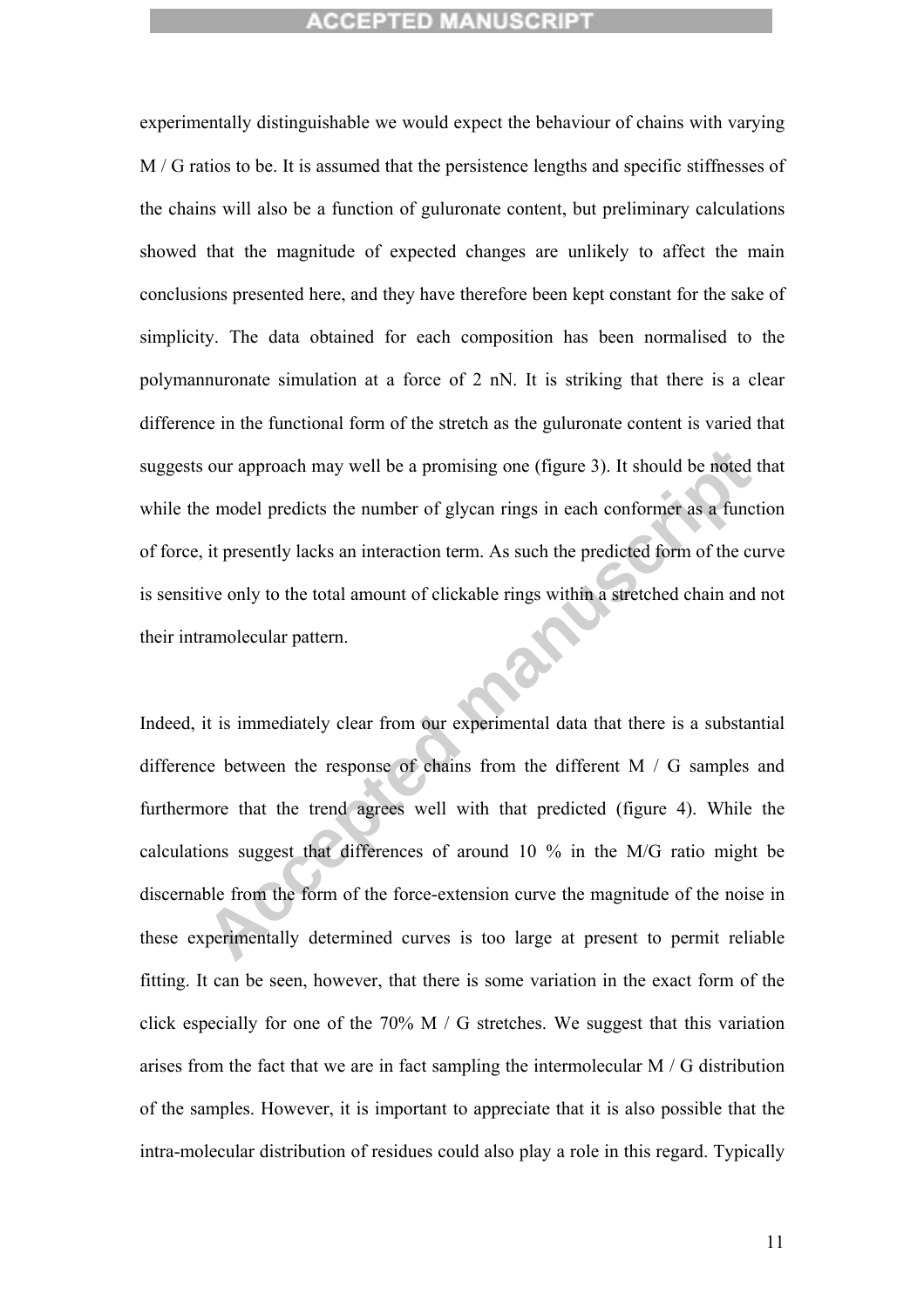straightforwardly be assumed to be random. It is quite possible, owing thanges in the chemical nature of the residues and the local geometry of the nat certain chains (of particular M / G ratios) and indeed certain parts o in the measured curves we pick up portions of the polymeric chains with lengths of the order of around 100 nm, while the molar mass information we have suggests that the average chain length is some 750 sugar residues. This means that if a chain has a blocky intramolecular distribution of co-polymeric residues it is possible that the M / G ratio reflected in the molecular stretch may be different depending simply on which section of a particular chain is stretched. While this holds some promise for the possible monitoring of the intramolecular distribution by this technique it further complicates the interpretation of the data. In addition, the sampling of the chains cannot straightforwardly be assumed to be random. It is quite possible, owing to subtle changes in the chemical nature of the residues and the local geometry of the chain, that certain chains (of particular M / G ratios) and indeed certain parts of certain chains (with particular M / G patterns) will preferentially interact with the surface of the substrate or the AFM tip and be over or under-represented in the forcecurves measured from a sample. Indeed, previous work has suggested using forcemeasurements as a fingerprinting methodology, for characterising mixtures of homopolymers (Marszalek et al., 2001). While this work showed that force measurements could be used to recognise the presence of homopolymers with one clicking pattern when mixed with another exhibiting a different response, quantification of the different polymers from counting the number of each type of stretch was not possible. Indeed, the experimental ratio determined in this fashion was found to be highly dependent on the nature of the substrate surface. It is clear that these considerations could have implications for the work described here and a better understanding of the polymer – substrate interaction in stretching experiments will be required to ameliorate the situation.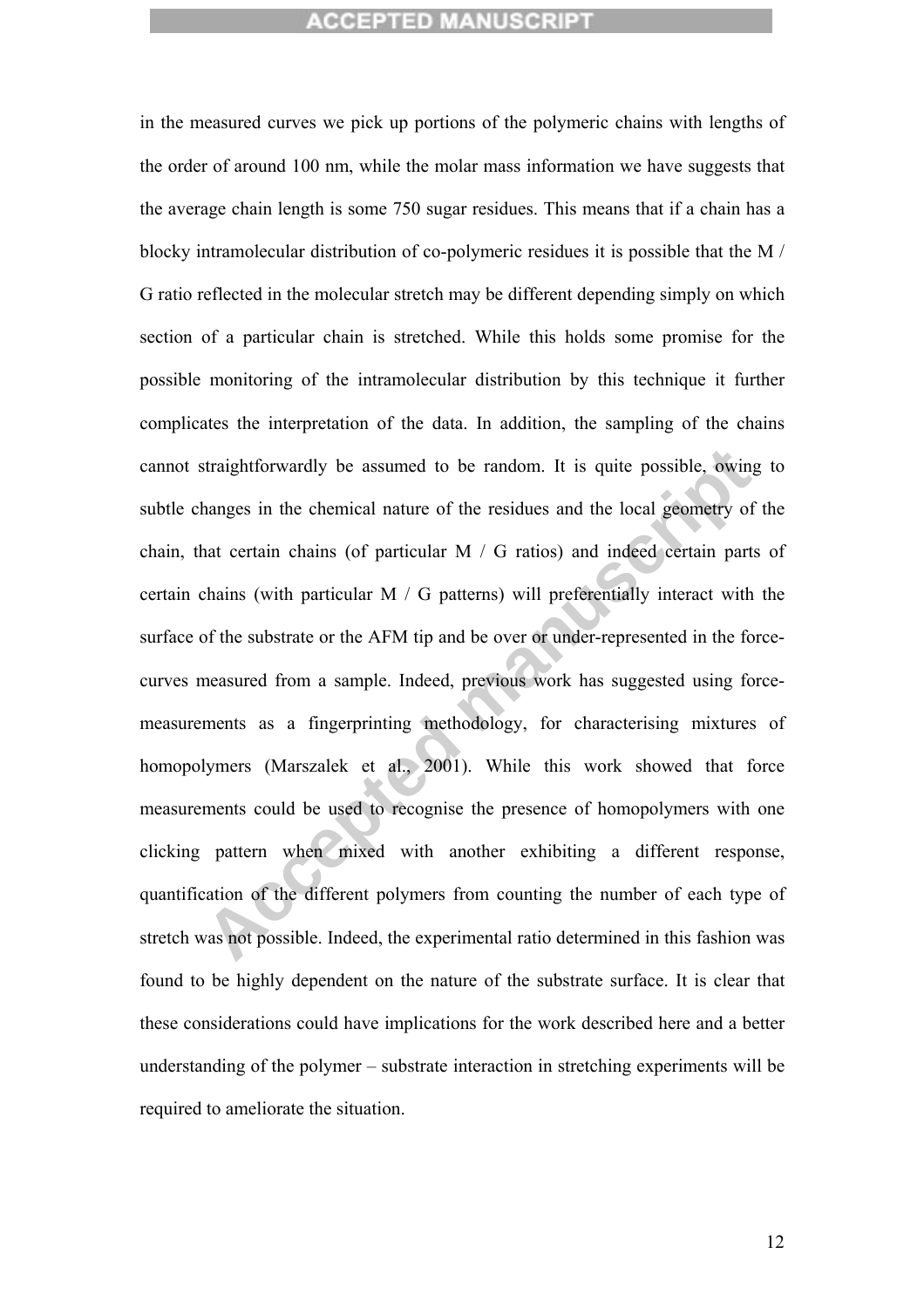#### **Conclusion and Outlook**

It is the contents that is broadly matched a trend for alginate samples of differint<br>the contents that is broadly matched by experiment. In addition we have<br>all from the single molecule stretching an indication of chains w Qualitatively we have shown that the force-extension curves of single polysaccharide co-polymers reflect the linkages within the stretched section of chain. These results agree with the previous proposed general hypothesis regarding the ability of certain conformations to facilitate clicks, and with the predictions of a model in which interconversion of pyranose conformers is an equilibrium process on the timescale of the molecular stretching. The success of our model in reproducing the force-extension curves of a representative set of homopolymers gives us confidence in its predictive capability and indeed we have calculated a trend for alginate samples of differing guluronate contents that is broadly matched by experiment. In addition we have observed from the single molecule stretching an indication of chains with different guluronate contents being present in a single alginate samples. We firmly believe that future progress will make robust characterisation of the intermolecular distribution of guluronate residues using this technique a reality. However, at present, there are a number of currently unresolved issues that will require addressing before such intermolecular distributions can be confidently asserted. These largely resolve around gaining a better understanding of the attachment of the polymer to the tip and substrate so that it is known how preferential interactions of particular co-polymeric motifs might influence the sampling of the chain structures, and discerning the influence of the attachment geometry.

Future work will involve obtaining more extensive statistics on the different stretches obtained from single samples under different solution and substrate conditions, coupled with modelling of the M / G distributions using information from other sources, and investigating possible chemical attachments with a view to circumventing some of the problems described.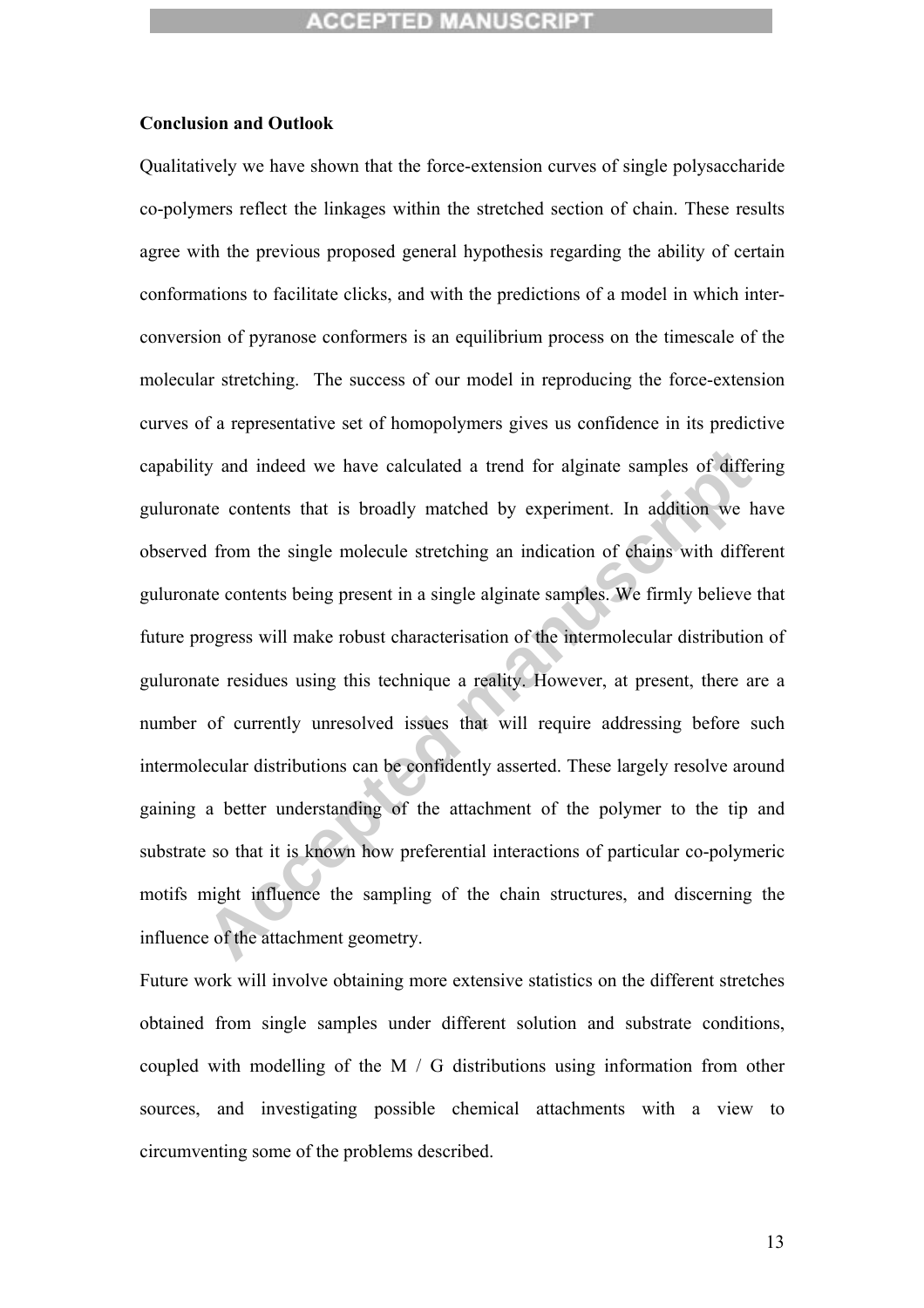#### **References**

Abu-Lail, N.I. and Camesano, T.A (2003) Polysaccharide properties probed with atomic force microscopy, *Journal of Microscopy*, 212 (3), 217-238.

Atkins, E.D.T., Mackie, W.; Parker, K.D., Smolko, E.E. (1971) Crystalline structures of poly-D-mannuronic and poly-L-guluronic acids, *J. Polym. Sci, Polym. Letts.*, 9(4), 311.

Etchegoin, P. and Maher, R.C., (2003) A simple model for the mechanical stretching of (bio)polymers, *Physica A*, 323, 551-560.

G.E. Hassenkam, T., Kindt, J.H., Weaver, J.C., Birkedal, H., Pechenik, I.<br>J.A., Cidade, G.A.G., Stucky, G.D., Morse, D.E., Hansma, P.K. (2005)<br>al bonds and hidden length dissipate energy as mineralised fibrils separat<br>one Fantner, G.E. Hassenkam, T., Kindt, J.H., Weaver, J.C., Birkedal, H., Pechenik, L., Cutroni, J.A., Cidade, G.A.G., Stucky, G.D., Morse, D.E., Hansma, P.K. (2005) Sacrificial bonds and hidden length dissipate energy as mineralised fibrils separate during bone fracture, *Nature Materials*, 4(8), 612-616.

Friedsam, C, Bécares, A.D, Jonas, U, Gaub, H.E. and Seitz, M., (2004) Polymer functionalised AFM tips for long-term measurements in single-molecule force spectroscopy, *ChemPhysChem*, 5, 388-393.

Grasdalen, H. Larsen, B. and Smidsrod, O. (1979) PMR study of the composition and sequence of uronate residues in alginates, *Carbohydr. Res.*, 68(1), 23-31.

Harris, S.A. (2004) The physics of DNA stretching. *Contemporary Physics*, 45, 11- 30.

Haverkamp, R.G., Williams, M.A.K. and Scott, J.E. (2005) Stretching single molecules of connective tissue glycans to characterize their shape-maintaining elasticity. *Biomacromolecules*, 6 (3), 1816-1818.

Haverkamp, R.G., Marshall, A. and Williams, M.A.K. (2006) A Model for Stretching Elastic Biopolymers which Exhibit Conformational Transformations. Submitted to *Phys. Rev. E*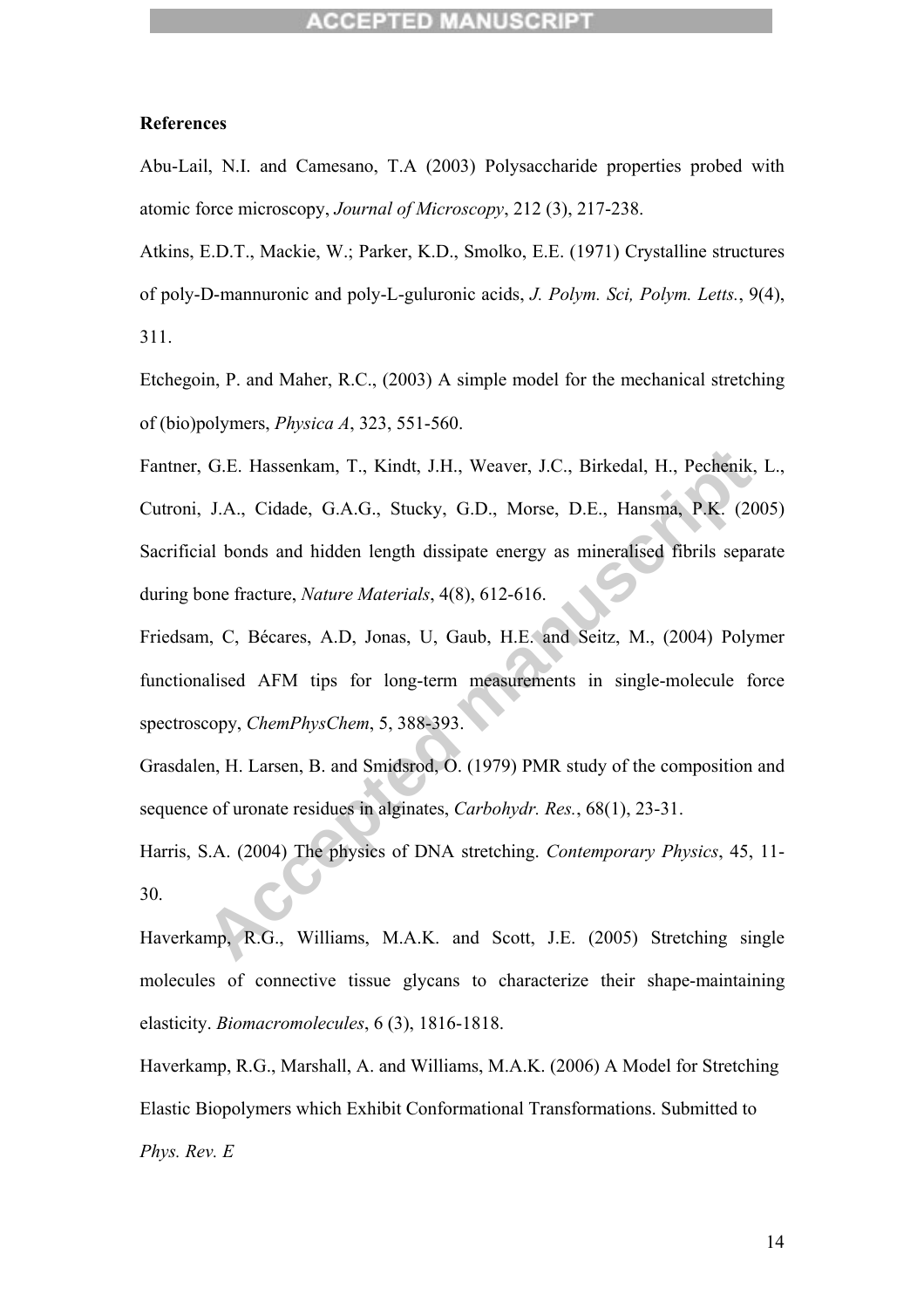Humphris, A.D.L., Antognozzi, M., McMaster, T.J. and Miles, M.J. (2002) Transverse Dynamic Force Spectroscopy: A Novel approach to determining the complex stiffness of a single molecules, *Langmuir*, 18, 1729-1733.

Janshoff, A., Neitzert, M., Oberdorfer, Y. and Fuchs, H.(2000) Force spectroscopy of molecular systems-single molecule spectroscopy of polymers and biomolecules, *Angew. Chem. Int. Ed*., 39, 3212-3237.

Jarkova, E., Lee, N,K., Obukhov, S. (2005) Extracting structural information of a heteropolymer from force-extension curves, *Macromolecules*, 38 (6): 2469-2474.

Joshi, N.V. and Rao, V.S.R. (1979) Flexibility of the pyranose ring in alpha-Dglucose and beta-D-glucose. *Biopolymers*, 18, 2993-3004.

Kildeby, K., Melberg, S., and Rasmussen, K. (1977) Conformations of alpha-Dglucopyranose and beta-D-glucopyranose from an empirical force-field. *Acta Chem. Scand., Ser. A*, 31, 1-13.

I.V. and Rao, V.S.R. (1979) Flexibility of the pyranose ring in alpha-I<br>and beta-D-glucose. *Biopolymers*, 18, 2993-3004.<br>
K., Melberg, S., and Rasmussen, K. (1977) Conformations of alpha-I<br>ranose and beta-D-glucopyranose Lee, G., Nowak, W., Jaroniec, J., Zhang, Q.M. and Marszalek, P.E. (2004) Molecular dynamics simulations of forced conformational transitions in 1,6-linked polysaccharides , *Biophysical J*., 87(3), 1456-1465.

Marszalek, P.E., Oberhauser, A.F., Pang, Y.P. and Fernandez, J.M. (1998) Polysaccharide elasticity governed by chair-boat transitions of the glucopyranose ring. *Nature*, 396, 661-664.

Marszalek, P.E., Pang, Y.P., Li, H.B., El Yazal, J., Oberhauser, A. F. and Fernandez, J. M. (1999) Atomic levers control pyranose ring conformations. *PNAS*, 96, 7894- 7898.

Marszalek, P.E., Li, H, Fernandez, J.M, (2001) Fingerprinting polysaccharides with single-molecule atomic force microscopy, *Nature Biotechnology*, 19, 258-262.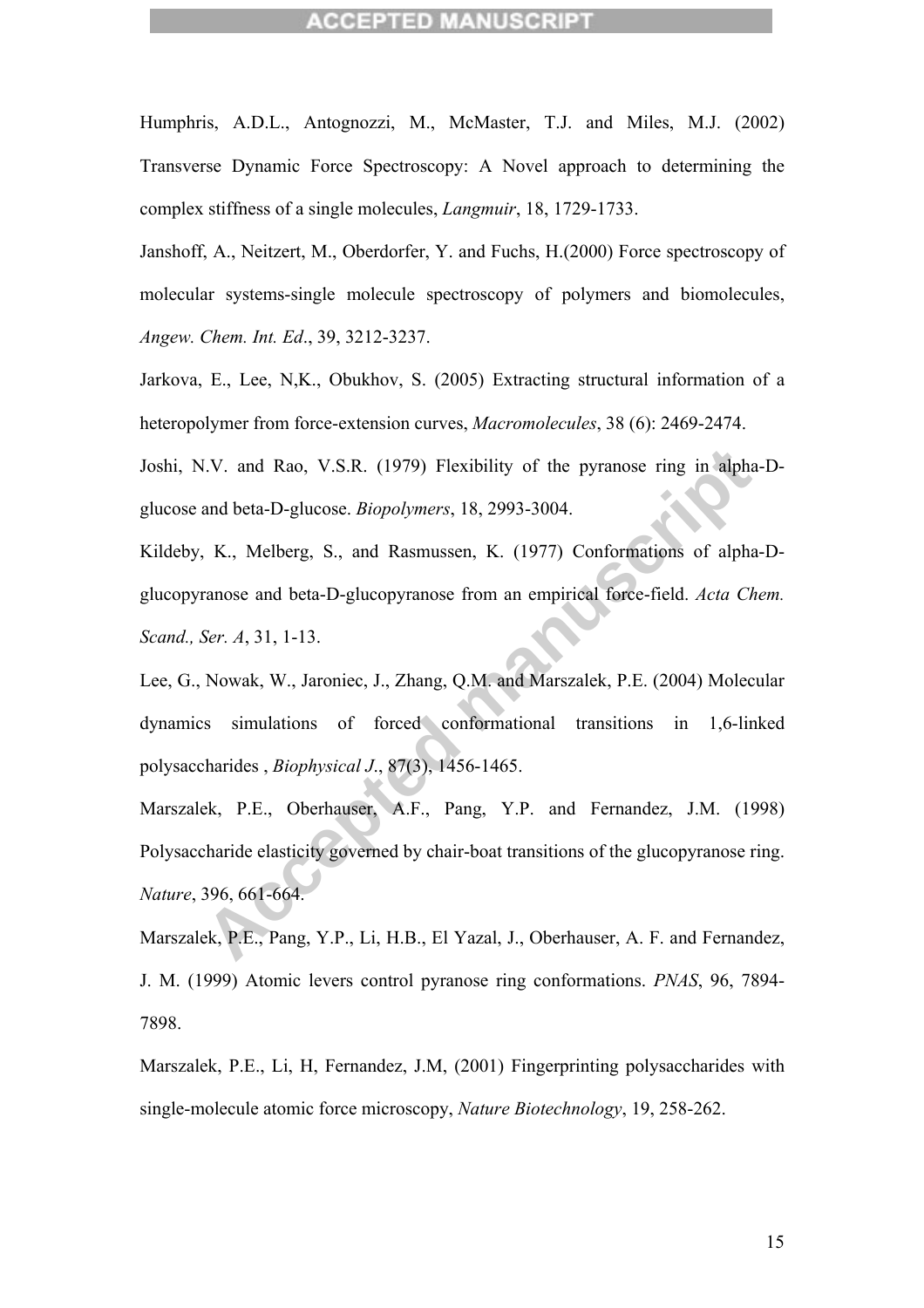Marszalek, P.E, Li, H., Oberhauser, A.F. and Fernandez, J.M. (2002) Chair-boat transitions in single polysaccharide molecules observed with force-ramp AFM, *PNAS*, 99 (7), 4278-4283.

Oberhauser A.F., Marszalek, P.E., Erickson, H.P. and Fernandez, J.M. et al. (1998) The molecular elasticity of the extracellular matrix protein tenascin. *Nature*, 393, 181- 185.

O'Donoghue, P. and Luthey-Schulten, Z. A. (2000) Barriers to Forced Transitions in Polysaccharides, *J. Phys. Chem.B*, 104, 10398-10405.

Ortiz, C. and Hadziioannou, G. (1999) Entropic elasticity of single polymer chains of poly(methacrylic acid) measured by atomic force microscopy. *Macromolecules*, 32, 780-787.

Ostgaard, K., B.T.Stokke and B.Larsen. (1994). Numerical model for alginate block specificity of mannuronate lyase from Haliotis. *Carbohydr. Res*. 260(1), 83-98.

and Hadziioannou, G. (1999) Entropic elasticity of single polymer chains at thacrylic acid) measured by atomic force microscopy. *Macromolecules*, 3.<br>
1, K., B.T.Stokke and B.Larsen. (1994). Numerical model for alginate bl Rief, M., Fernandez, J.M. and Gaub. H.E, (1998) Elastically Coupled Two-Level Systems as a model for biopolymer extensibility, *Phys. Rev. Lett*, 81 (21), 4764-4767. Stokke, B.T, Smidsrod,O, Bruheim, P., Skjakbraek, G. (1991) Distribution of uronate residues in alginate chains in relation to alginate gelling properties, *Macromolecules*, 24 (16), 4637-4645.

Strick, T.R., Dessinges, M-N., Charvin, G., Dekker, N.H., Allemand, J-F., Bensimon, D. and Croquette, V. (2003), Stretching macromolecules and proteins, *Rep. Prog. Phys*., 66, 1-45.

 Walther, K.A., Brujic, J., Li, H.B. and Fernandez, J.M. (2006) Sub-angstrom conformational changes of a single molecule captured by AFM variance analysis. *Biophysical J.,* 90(10), 3806-3812.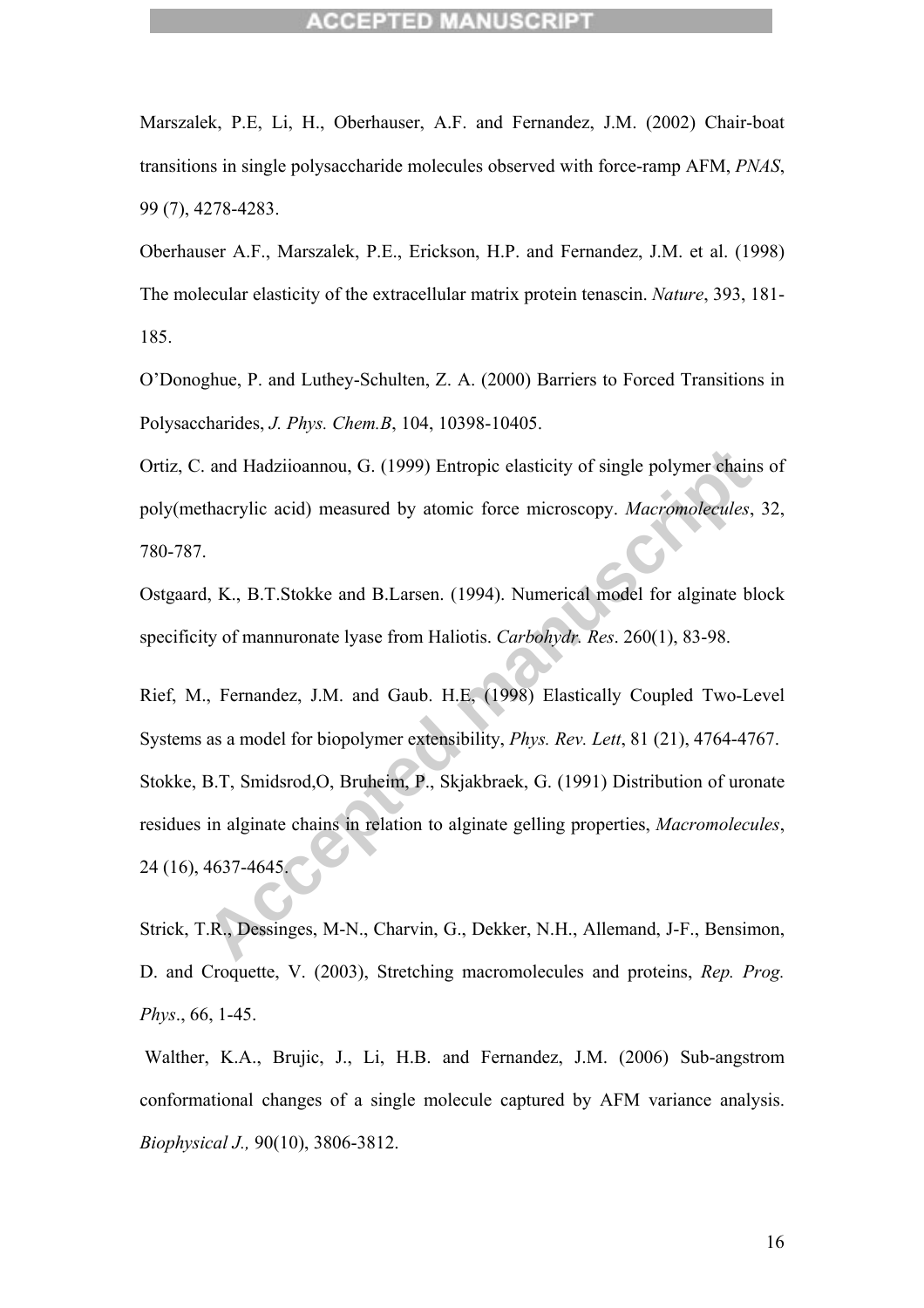Zhang, Q.M. and Marszalek, P.E. (2006) Solvent effects on the elasticity of polysaccharide molecules in disordered and ordered states by single molecule force spectroscopy. *Polymer*, 47(7), 2526-2532.

Zhang, Q.M., Lee G.R. and Marszalek, P.E. (2005) Atomic cranks and levers control sugar ring conformations. *J.Phys.Condens.Matter*, 17(18), S1427-S1442.

**Accepted manuscript**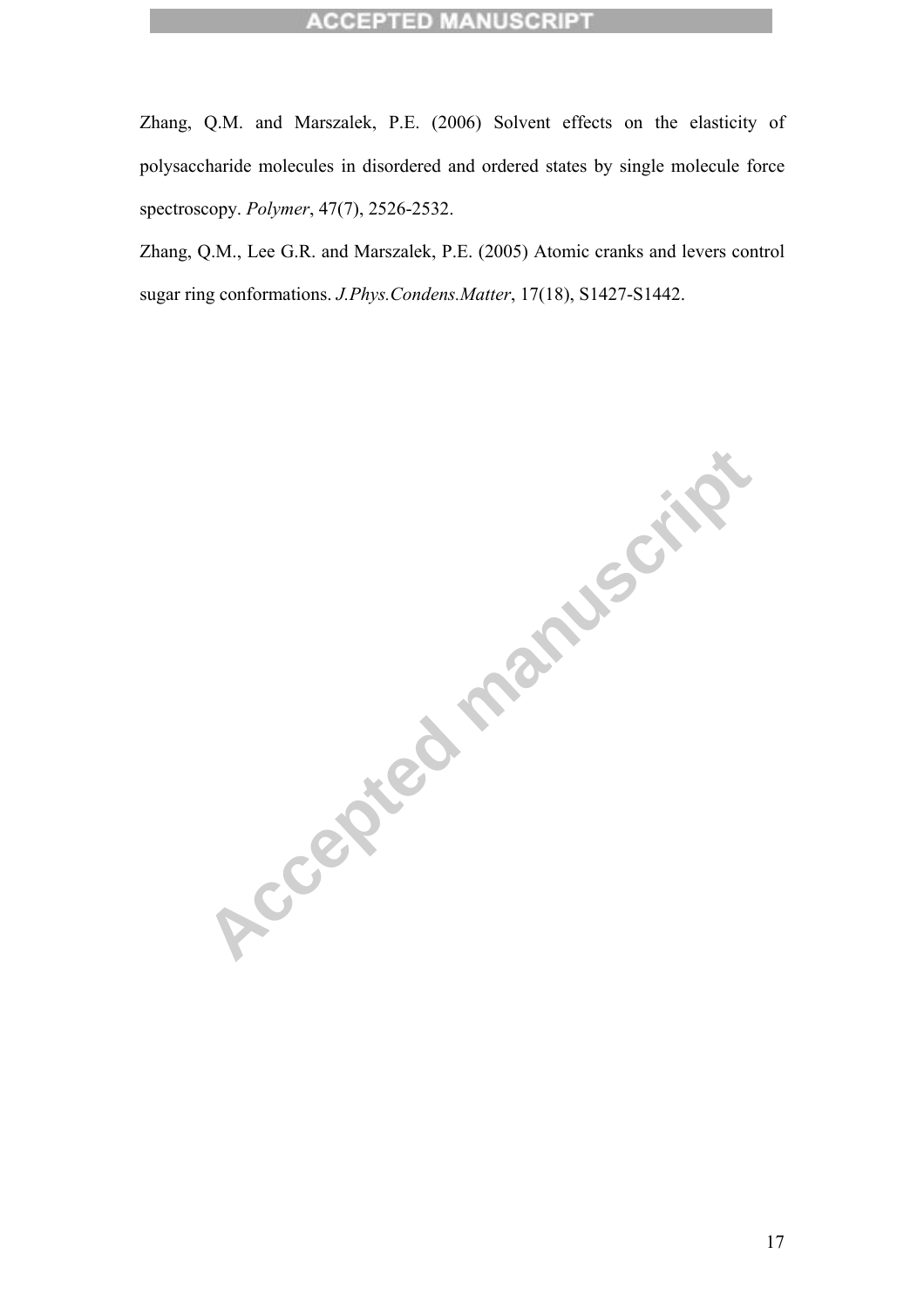#### **Figure Captions**

**Figure 1:** A schematic diagram of the fine structure of alginate showing (a) the constituent sugars, (b) their relevant linkages, and (c) possible intra-molecular patterns of the different sugars.

**Figure 2:** Force extension curves of (a) methylcellulose, (b) carboxymethylcellulose, and (c) pectin data taken from Marszalek (Marszalek et al, 1999). Open circles are experimental data and the solid lines are fits to models as described in the text.

Figure 3: Simulated force-extension curves for alginates of varying guluronate content.

**Accepted** Figure 4: Representative experimentally determined force-extension curves recorded on samples with average guluronate contents of 70% and 30%.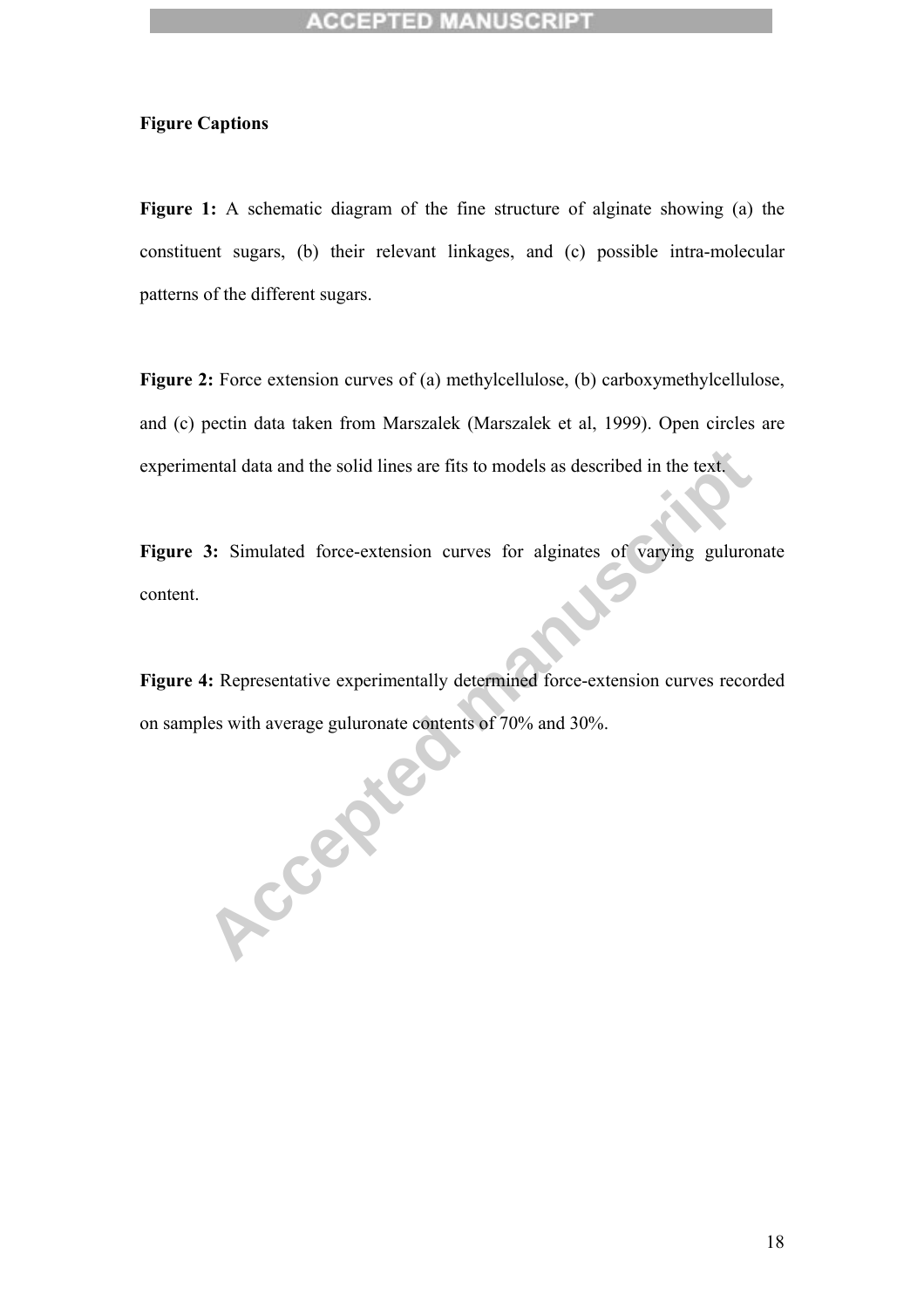## **Figures**



**Figure 1**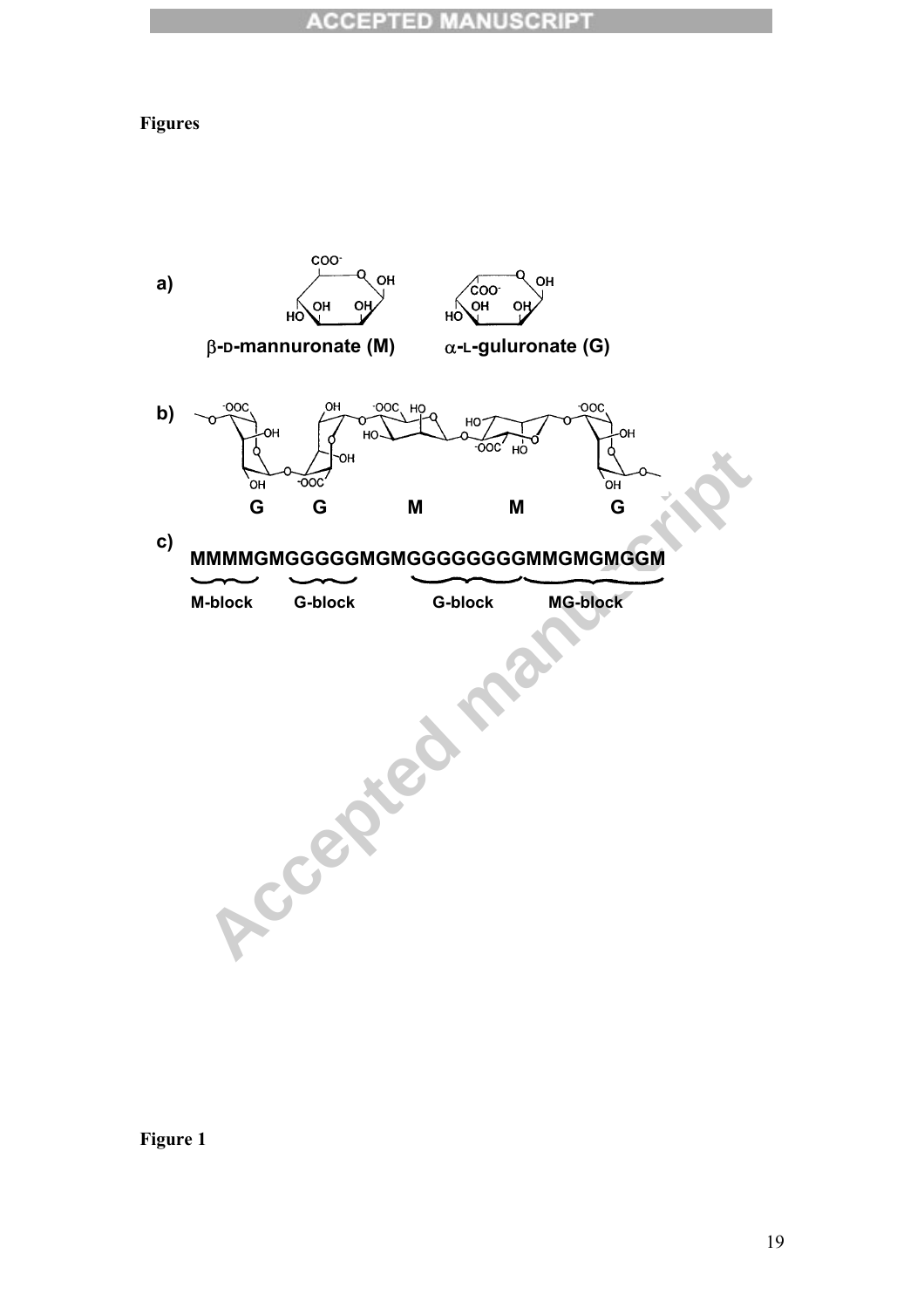

**Figure 2**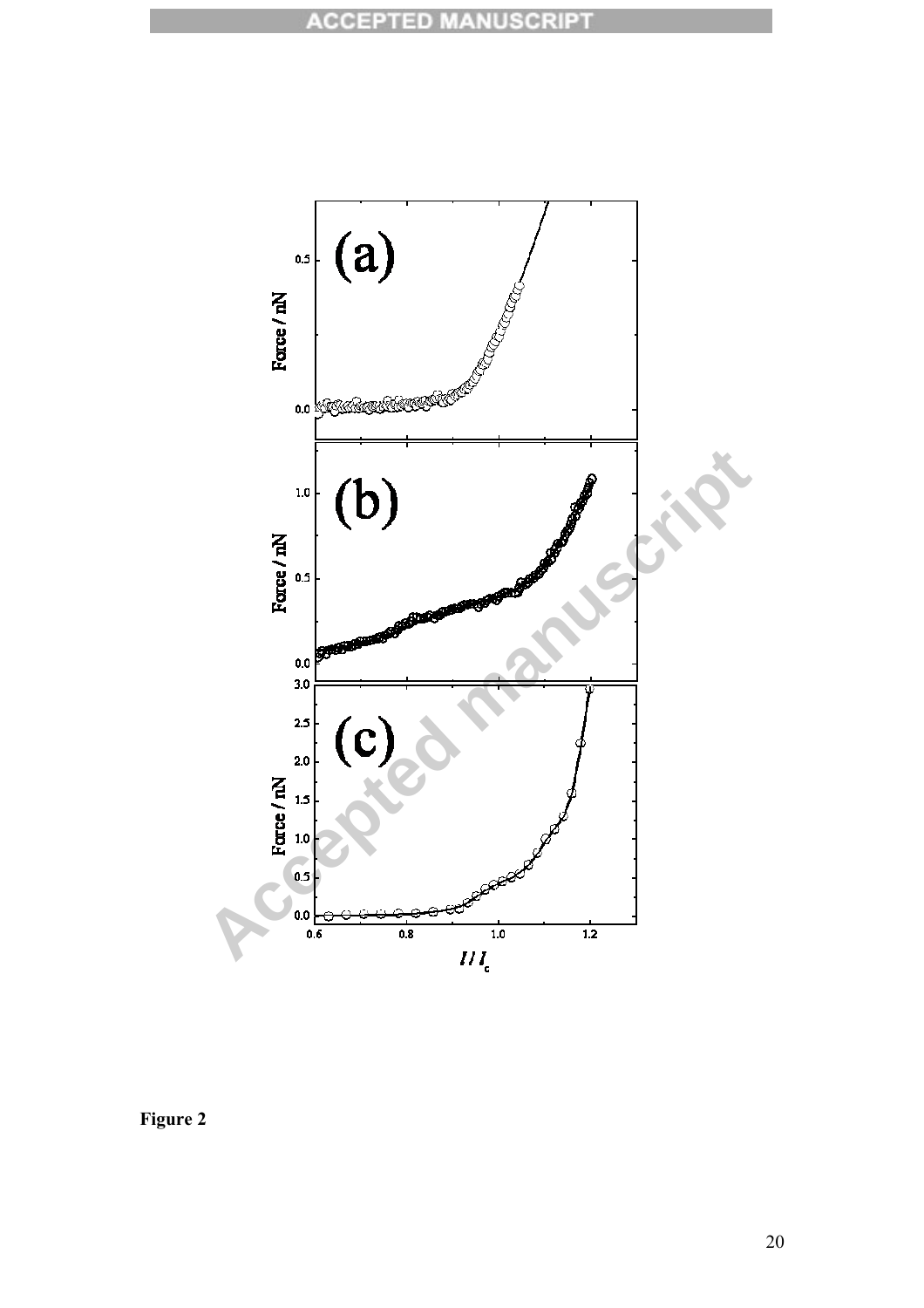

**Figure 3**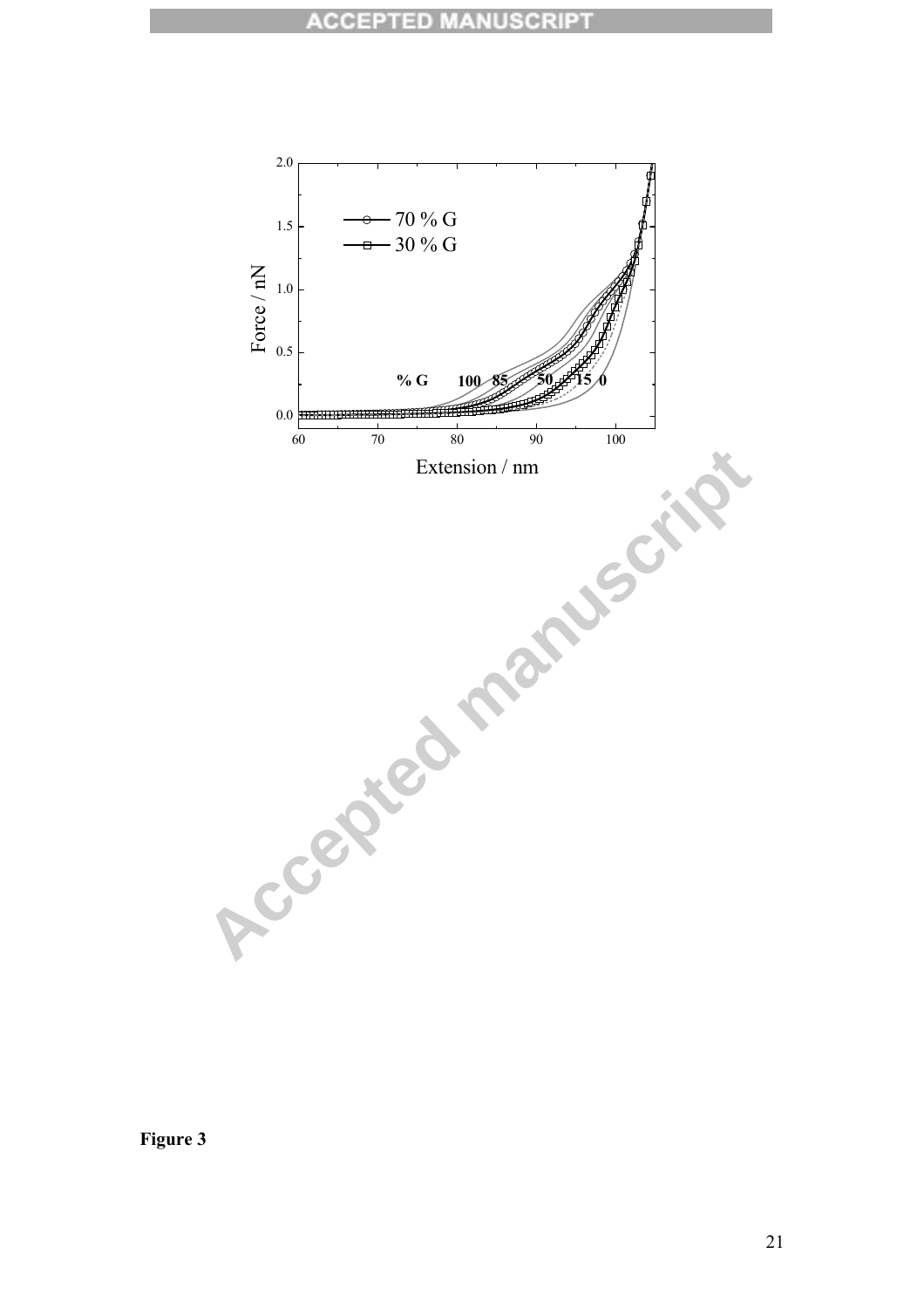

**Figure 4**